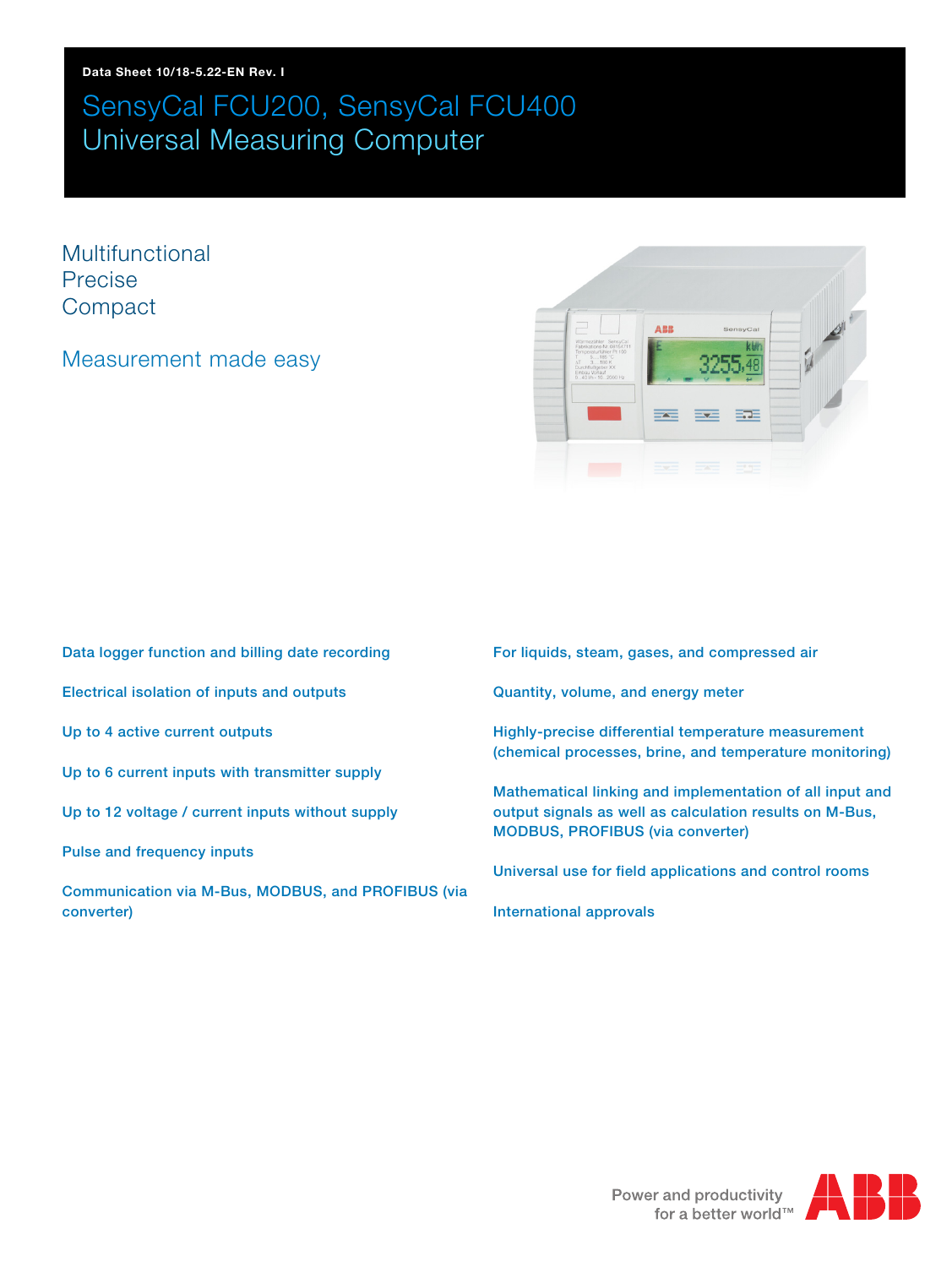## General description

The FCU is a universal measurement computer that supports a whole host of process signal processing applications. It combines the very latest communication methods with many years of expertise in the field of measurement technology. All physical and electrical process variables, as well as device data, data logger data, and billing dates, can be displayed on a high-resolution, multi-line LCD display.

The following device models are available:

| Type            | <b>Function</b>                                            |
|-----------------|------------------------------------------------------------|
| <b>FCU200-W</b> | Heat quantity, cold quantity computer for water and brine  |
| <b>FCU400-S</b> | Steam, saturated steam computer (flow, heat)               |
| <b>FCU400-G</b> | Gas flow computer, gas translator                          |
| <b>FCU200-T</b> | 2-channel current-pulse converter                          |
| <b>FCU400-P</b> | Signal combination, highly-precise $\Delta T$ measurement, |
|                 | totalizing, leakage measurement, boiler water-level        |
|                 | measurement, etc.                                          |
| FCU400-IR       | Contactless temperature monitoring                         |

## SensyCal FCU200-W – Heat quantity computer **Description**

The FCU200-W is a heat quantity computer for determining industrial thermal balances. It is used to calculate heat quantities, cold quantities and flow rates in liquids within heat supplies.

Reliable microelectronics, developed in accordance with standards DIN EN ISO 1434-1 ... 6 and OIML75.

The heat quantity computer can be used in conjunction with all standard flowmeters that provide a pulse signal, frequency signal or mA signal, such as orifice plates, ultrasound flowmeters, swirl flowmeters or vortex flowmeters.

Connecting Pt100 temperature sensors in a four-wire circuit enables precise temperature measurement.

Microprocessor technology and the integrated data logger allow for reliable, traceable acquisition of operating values.

## Operating principle

The heat quantity is calculated from the volume flow or mass flow and the temperatures of the heat flow  $T_w$  and the cold flow  $T_k$  at a given pressure level, using the formulae below.

$$
q_m = q_v \times \rho(T, \rho)
$$
  
\n
$$
P = q_m \times [h_w(T_w, \rho) - h_k(T_k, \rho)]
$$
  
\n
$$
V = \int_0^t q_v dt
$$
  
\n
$$
E = V \times \rho(T, \rho) \times [h_w(T_w, \rho) - h_k(T_k, \rho)]
$$

| <b>Element in formula</b> | <b>Description</b>        |
|---------------------------|---------------------------|
| E                         | Heat energy               |
| $\vee$                    | Volume                    |
| $\mathsf{P}$              | Power                     |
| $q_V$                     | Volume flow               |
| q <sub>m</sub>            | Mass flow                 |
| $\rho$                    | Current operating density |
| $h_{\rm W}$               | Enthalpy in heat flow     |
| $h_k$                     | Enthalpy in cold flow     |
| $T_W$                     | Temperature of heat flow  |
| $T_{k}$                   | Temperature of cold flow  |
| р                         | Pressure                  |

Temperatures  $T_w$  and  $T_k$  can be measured using either Pt100 resistance thermometers or temperature transmitters.

### IMPORTANT (NOTE)

The type of connection required (Pt100 or transmitter) for the temperature inputs must be specified when ordering the device. It is not possible to change the type of connection on site.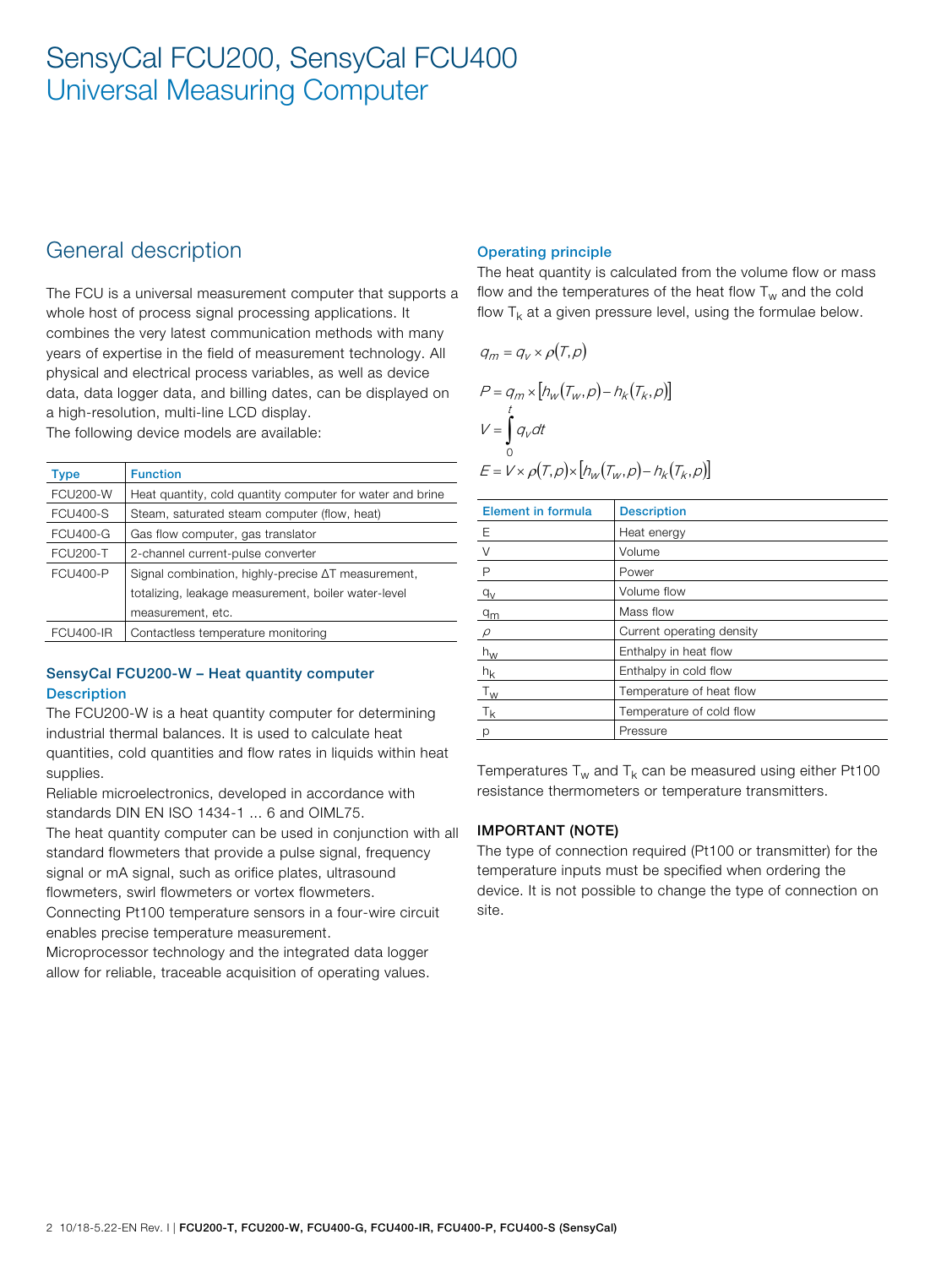#### Calibratable measurement for billing purposes

All devices in the circuit must be approved by the German national metrology institute (PTB) to meet the requirements of calibratable measurements for billing purposes (for water only). Arithmetic logic unit:

— FCU200-W

#### Flow counter:

— Swirl flowmeter, ultrasound flowmeter, electromagnetic flowmeter, Woltmann meter, orifice plate

Temperature sensors:

— Pt100, coupled

Before the measurement process begins, acceptance by the relevant board of weights and measures is carried out if required. There is no longer a requirement for calibration in the case of rated power levels of 10 MW and up.



#### Fig. 1

1 Pulse output for heat quantity |

- 2 Pulse output for quantity/volume | 3 Error output |
- 4 Interface (M-BUS) | 5 Interface (optional, RS485 / MODBUS) |
- 6 Current output (optional) | 7 Temperature of cold flow |
- 8 Flowmeter | 9 Temperature of heat flow

#### Recording of billing date

Two billing dates for storing all meter readings. Date and time parameters can be adjusted.

#### Data logger

For storing multiple operating variables over 128 periods:

- Power
- Flow rate
- Temperature of heat flow
- Temperature of cold flow
- Temperature difference

Instantaneous values, minimum values and maximum values are all stored for the operating variables. In some cases, an average value is stored as well.

#### Meters and storage

Energy counter standstill in the event of:

- Flow rate = zero
- PT100 sensor break or
- Short-circuit in heat flow or cold flow

— Temperature in heat flow lower than in cold flow Meter readings saved in the event of a power failure

#### Pulse output

Two pulse outputs.

#### Device parameterization

The device is parameterized using the FCOM200 parameterization software (ParaTool).

Parameterization can be performed at the factory or the customer's site. If parameterization is carried out at the factory, a questionnaire must be completed at the customer's site. Default values are loaded in the case of standard parameterization.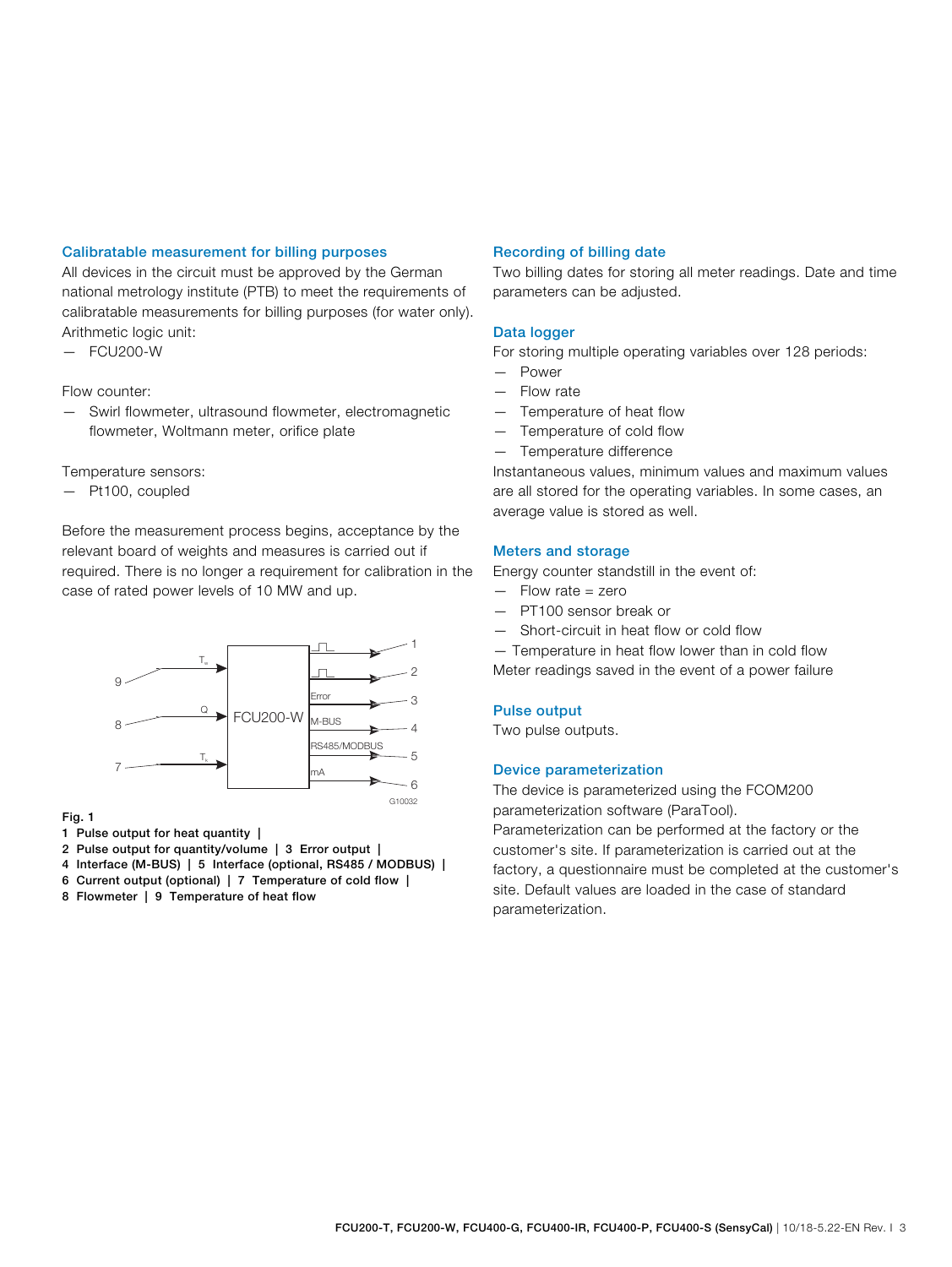#### SensyCal FCU400-S – Steam computer **Description**

The FCU400-S is a steam, flow, and thermal output computer designed for industrial quantity measurements, thermal balances, and measurements for accounting purposes. It is used for superheated steam or saturated steam with or without condensate reverse flow, as a flowmeter and / or a heat quantity computer.

The measurement computer can be used in conjunction with all standard flowmeters that provide a pulse signal, frequency signal, or mA signal, such as orifices, ultrasound flowmeters, swirl flowmeters, or vortex flowmeters.

The split-range procedure, flow coefficient correction, and expansion rate correction are possible in the standard program in the case of flow measurement involving orifices. With the standard program, process signals from the following measuring devices can be processed:

- Flowmeters in steam forward flow
- Pressure transmitters in steam forward flow
- Temperature sensors (Pt100 or via transmitters) in steam forward flow
- Flowmeters in condensate reverse flow
- Temperature sensors (Pt100 or via transmitters) in condensate reverse flow

Up to 5 counter are provided in the standard program. The following applications can be realized.







Fig. 3: Saturated steam: flow, thermal output calculation 1 Pressure transmitter | 2 Flowmeter | 3 Flow direction |

4 Temperature sensor



Fig. 4: Forward flow: steam / saturated steam; reverse flow: condensate

- 1 Pressure transmitter | 2 Forward flow |
- 3 Flowmeter (alternatively in condensate reverse flow) |
- 4 Temperature sensor (steam) |
- 5 Temperature sensor (condensate) | 6 Reverse flow



Fig. 5: Open systems

- 1 Pressure transmitter | 2 Forward flow | 3 Flowmeter (steam) |
- 4 Temperature sensor (steam) |
- 5 Temperature sensor (condensate) | 6 Flowmeter (condensate) |

7 Reverse flow

The physical "density" and "enthalpy" values of steam and water are calculated in accordance with the latest version of industry standard IAPWS-IF 97.

Connecting Pt100 temperature sensors in a four-wire circuit enables precise temperature measurement. Microprocessor technology and the integrated data logger allow for reliable, traceable acquisition of operating values.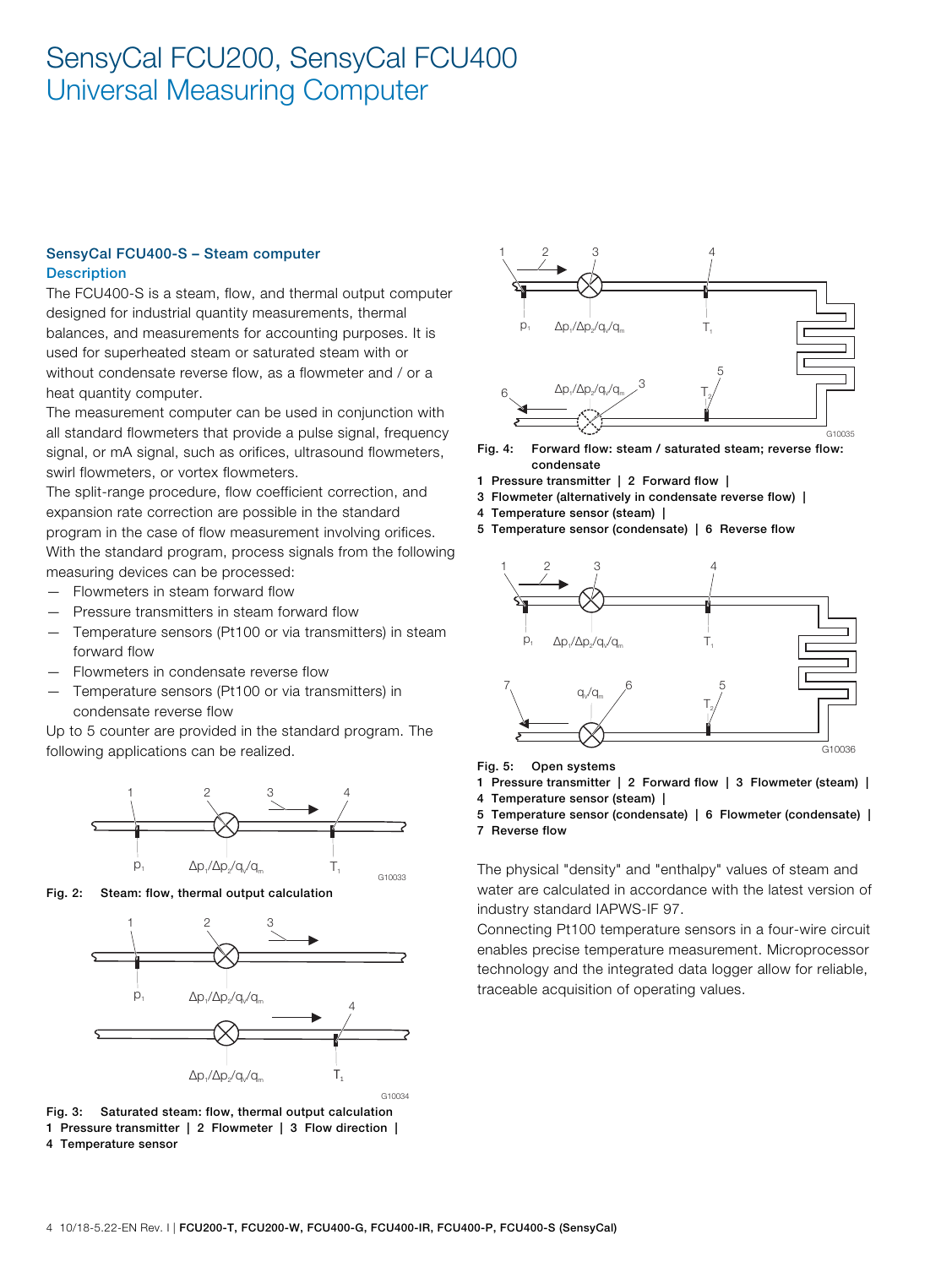#### Operating principle

The mass flow is calculated from the volume flow and density. When the flow is measured by means of differential pressure measurement, the mass flow is corrected on the basis of the reference density, i.e., the operating density in relation to the density for which the measurement was designed.

The heat quantity is calculated from the mass flow and enthalpy (internal energy of steam or water).

In the case of steam and water, the density and enthalpy are a function of pressure and temperature. In the case of saturated steam, they are a function of pressure or temperature.

$$
q_m = q_v \times \rho(T_d, \rho_d)
$$

$$
P = q_m \times h_d(T_d, \rho_d)
$$

$$
E = \int_0^t P dt
$$

For steam in the forward flow and condensate in the reverse flow, the following applies:

$$
P_{Steam} = q_m \times h_d(T_d, p_d)
$$

$$
P_{condensate} = q_m \times h_w(T_w, p_w = Const)
$$

 $P_{Balance} = P_{Steam} - P_{Condense}$ 

| <b>Element in formula</b> | <b>Description</b>        |
|---------------------------|---------------------------|
| E                         | Heat energy               |
| $\mathsf{P}$              | Power                     |
| $q_V$                     | Volume flow               |
| q <sub>m</sub>            | Mass flow                 |
| $\varrho$                 | Current operating density |
| $h_{d}$                   | Steam enthalpy            |
| $h_{\rm W}$               | Condensate enthalpy       |
| $T_{\rm d}$               | Steam temperature         |
| $T_{w}$                   | Condensate temperature    |
| р                         | Pressure                  |

Temperatures  $T_d$  and  $T_w$  can be measured using either Pt100 resistance thermometers or temperature transmitters.

#### IMPORTANT (NOTE)

The type of connection required (Pt100, transmitter) for the temperature inputs must be specified when ordering the device. It is not possible to change the type of connection on site.

#### Calibrated measurement for accounting purposes

In Germany, there is no requirement for calibration in the case of measurement for accounting purposes involving steam. If requested by the customer, all the devices in the circuit may be supplied as calibrated devices in order to meet the requirements of calibrated measurement for accounting purposes.

For this purpose, a calibration request for the FCU400-S measurement computer is submitted to the relevant board of weights and measures (based on the approval for official calibration for water).

#### Billing date recording

Two billing dates for storing up to 5 counter readings. Date and time parameters can be adjusted.

#### Data logger

For storing up to 27 operating variables over 128 periods.

- 5 counters (E1 energy (steam), M1 quantity (steam, EΔ energy balance (steam condensate), E2 energy (condensate), M2 quantity (condensate))
- Instantaneous values of all process variables
- Determining minimum and maximum values (over parameterizable time) and mean values for 4 process variables (parameterizable)

#### Counters, storage

Energy counter standstill in the event of:  $-$  Flow = zero Counter readings saved in the event of a power failure

#### Pulse output

2 pulse outputs.

#### Device parameterization

The device is parameterized using the FCOM200 parameterization software (ParaTool). Parameterization can be performed at the factory or the customer's site. If parameterization is carried out at the factory, a questionnaire must be completed at the customer's site. Default values are loaded in the case of standard parameterization.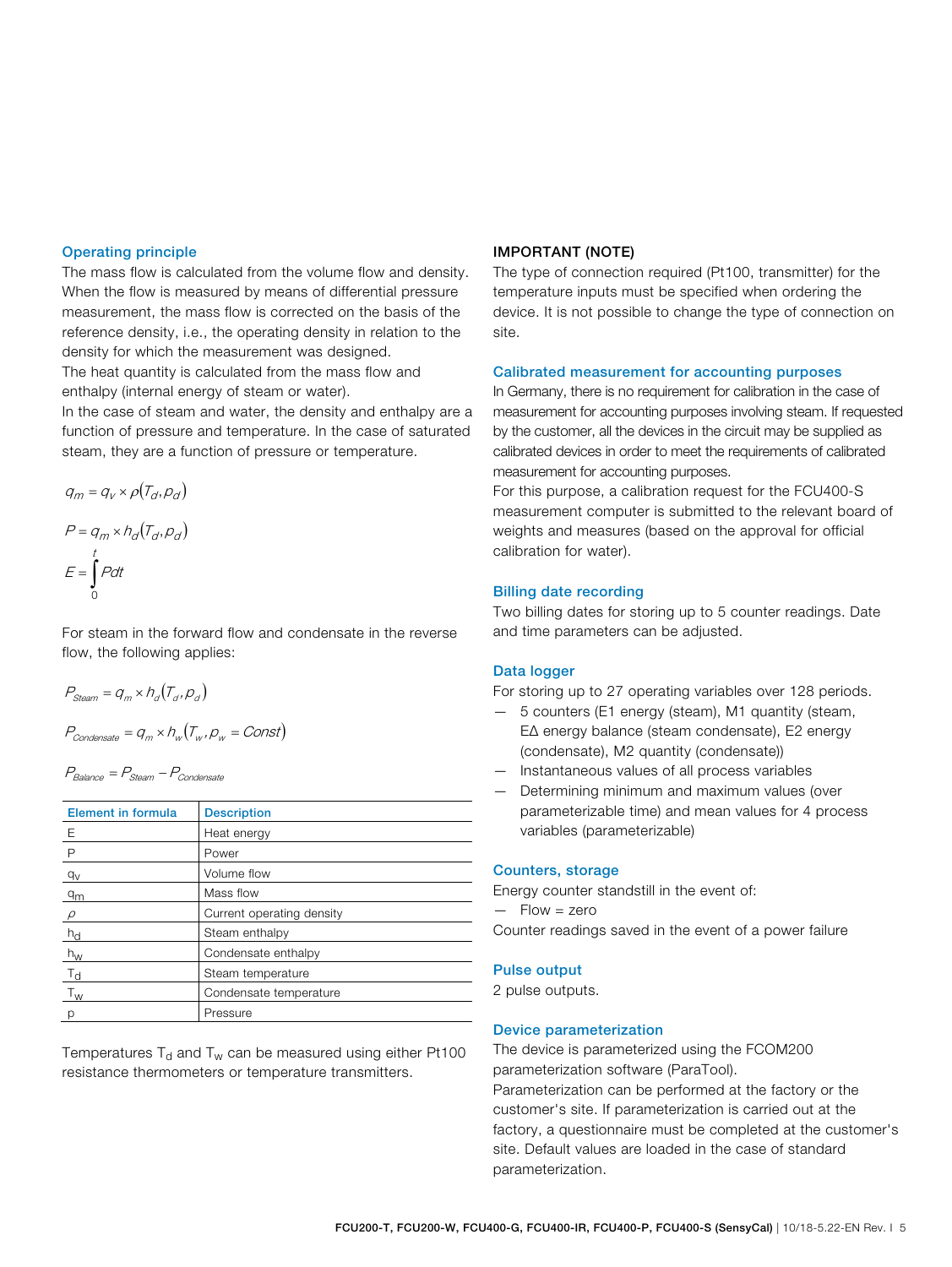## SensyCal FCU400-G – Gas flow computer, gas translator **Description**

The FCU400-G is a gas flow computer and translator designed for industrial gas flow calculations and gas measurements for accounting purposes.

The measurement computer can be used in conjunction with all standard flowmeters that provide a pulse signal, frequency signal, or mA signal, such as orifices, ultrasound flowmeters, swirl flowmeters, or vortex flowmeters.

The split-range procedure, compressibility factor, flow coefficient correction, and expansion rate correction are possible in the standard program in the case of flow measurement involving orifices.

With the standard program, process signals from the following measuring devices can be processed:

- Flowmeters
- Pressure transmitters
- Temperature sensor (Pt100 or via transmitter)



#### Fig. 6

1 Pressure transmitter | 2 Measurement computer | 3 Flowmeter | 4 Temperature sensor (Pt100 or via transmitter)

The physical compensation and conversion of the flow are calculated in accordance with EN ISO 5167-1 and VDI/VDO 2040.

#### Operating principle

The standard volume flow is calculated from the volume flow, operating density, and standard density. The operating density can be calculated from the operating pressure, operating temperature, and standard density in the standard condition. When the flow is measured by means of differential pressure measurement, the standard volume flow is corrected on the basis of the reference density, i.e., the operating density in relation to the density for which the measurement was designed.

$$
Q_n = Q_V \times \frac{\rho}{\rho_n}
$$

$$
\rho = \rho_n \times \frac{p}{\rho_n} \times \frac{T_n}{T} \times \frac{Z_n}{Z}
$$

In the case of differential pressure measurement:

$$
Q_n = Q_{n,measured} \times \sqrt{(\rho / \rho, A)} \times \frac{C}{C, A} \times \frac{\varepsilon}{\varepsilon, A}
$$

$$
\rho = f(\rho, T, Z)
$$

| <b>Element in formula</b>             | <b>Description</b>                           |
|---------------------------------------|----------------------------------------------|
| $\mathsf{Q}_{\underline{\mathsf{D}}}$ | Standard volume flow                         |
| $Q_V$                                 | Operating volume flow                        |
| $\rho$                                | Operating density                            |
| $\rho_n$                              | Standard density                             |
| $\top$                                | Temperature                                  |
| p                                     | Pressure                                     |
| $\mathsf Z$                           | Compressibility factor                       |
| C                                     | Flow coefficient                             |
| ε                                     | Expansion rate                               |
| $p_{n}$                               | Pressure in standard condition (1.01325 bar) |
| $T_{n}$                               | Temperature in standard condition (273.15 K) |
| $Z_{n}$                               | Flow coefficient in standard condition       |
| $\overline{A}$                        | Design specifications for orifice            |

The temperature T is measured using either Pt100 resistance thermometers or temperature transmitters.

#### IMPORTANT (NOTE)

The type of connection required (Pt100, transmitter) for the temperature inputs must be specified when ordering the device. It is not possible to change the type of connection on site.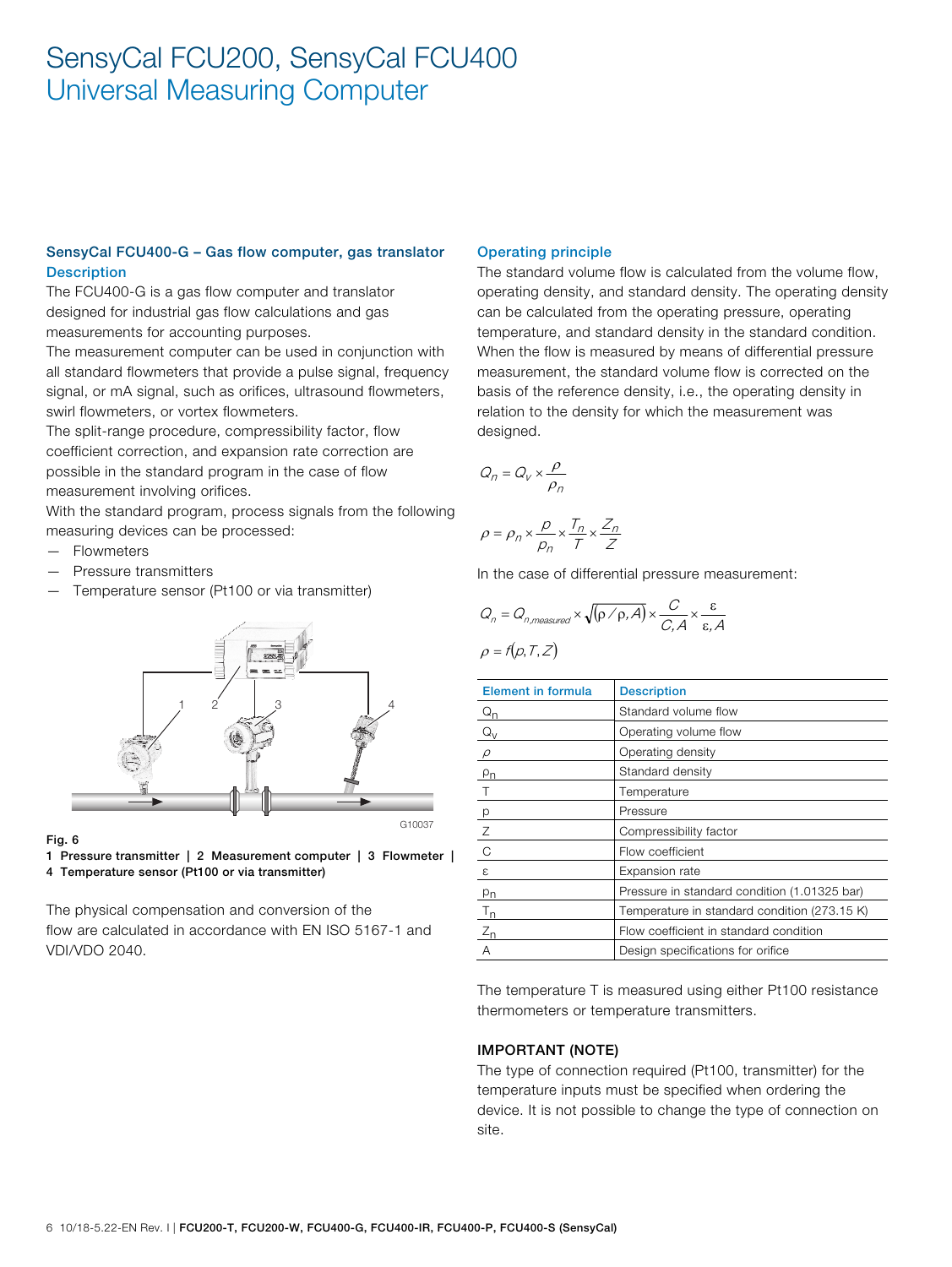### Data logger

For storing up to 20 operating variables over 200 periods:

- 1 counter
- Instantaneous values, mean values, and minimum and maximum values of all process variables

#### Counters, storage

Counter standstill in the event of:  $-$  Flow  $=$  zero Counter readings saved in the event of a power failure.

#### Pulse output

2 pulse outputs.

#### Device parameterization

The device is parameterized using the FCOM200 parameterization software (ParaTool). Parameterization can be performed at the factory or the customer's site. If parameterization is carried out at the factory, a questionnaire must be completed at the customer's site. Default values are loaded in the case of standard parameterization.

### SensyCal FCU200-T – Current-pulse converter **Description**

The FCU200-T is a two-channel

- energy, quantity, and volume counter
- current-pulse converter
- pulse-current converter

#### Operating principle

The device converts either direct current into a proportional pulse frequency or a proportional pulse frequency into direct current.

With the standard program, the following process signals can be processed:

- 2 active mA signals or 2 active pulse / frequency signals
- 2 pulse output signals

The mA output card, power supply card, and RS485 / RS232 card can be supplied as an option.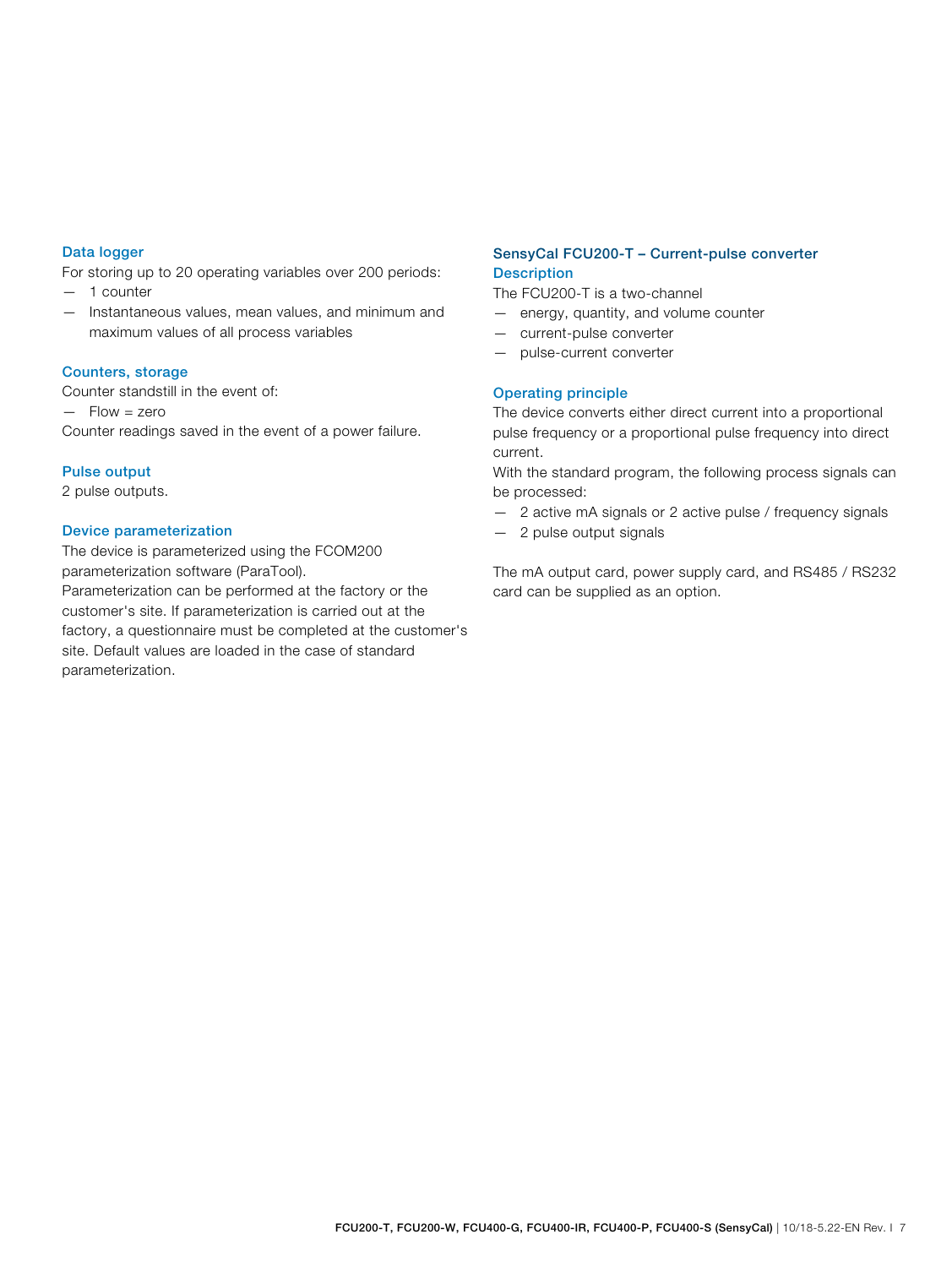The following applications can be realized with the standard program:



#### Fig. 7

- 1 Pulse outputs | 2 Error output | 3 Interface (M-Bus) |
- 4 Interface (optional, RS485 / MODBUS) |
- 5 Current outputs (optional) | 6 Pulse inputs | 7 Current inputs

#### Device parameterization

The device is parameterized using the FCOM200 parameterization software (ParaTool).

Parameterization can be performed at the factory or the customer's site. If parameterization is carried out at the factory, a questionnaire must be completed at the customer's site. Default values are loaded in the case of standard parameterization.

#### Pulse output

2 pulse outputs.

## SensyCal FCU400-P – Signal combination, highly-precise ΔT measurement, totalizing, etc.

## Description

Precise differential temperature measurement is a must wherever thermal balancing is required for additional process optimization.

The FCU400-P for highly-precise differential temperature measurement is a system consisting of a measurement computer (which serves as an evaluation unit) and 2 highquality, precise, paired, and carefully-selected Pt100 sensors. In the lower measuring range ( $\Delta T = 1$  ... 5 K), the system also offers a measuring error of < 100 mK. If required, it can be calibrated and certified at a German Calibration Service (DKD) calibration lab.



#### Fig. 8

- 1 Analog output T1 (optional) | 2 Analog output T2 (optional) |
- 3 Analog output ΔT (optional) | 4 Error output |
- 5 Interface (M-Bus) | 6 Interface (optional, RS485 / MODBUS) |
- 7 Input for temperature sensor T1 (forward flow) |
- 8 Input for temperature sensor T2 (reverse flow) |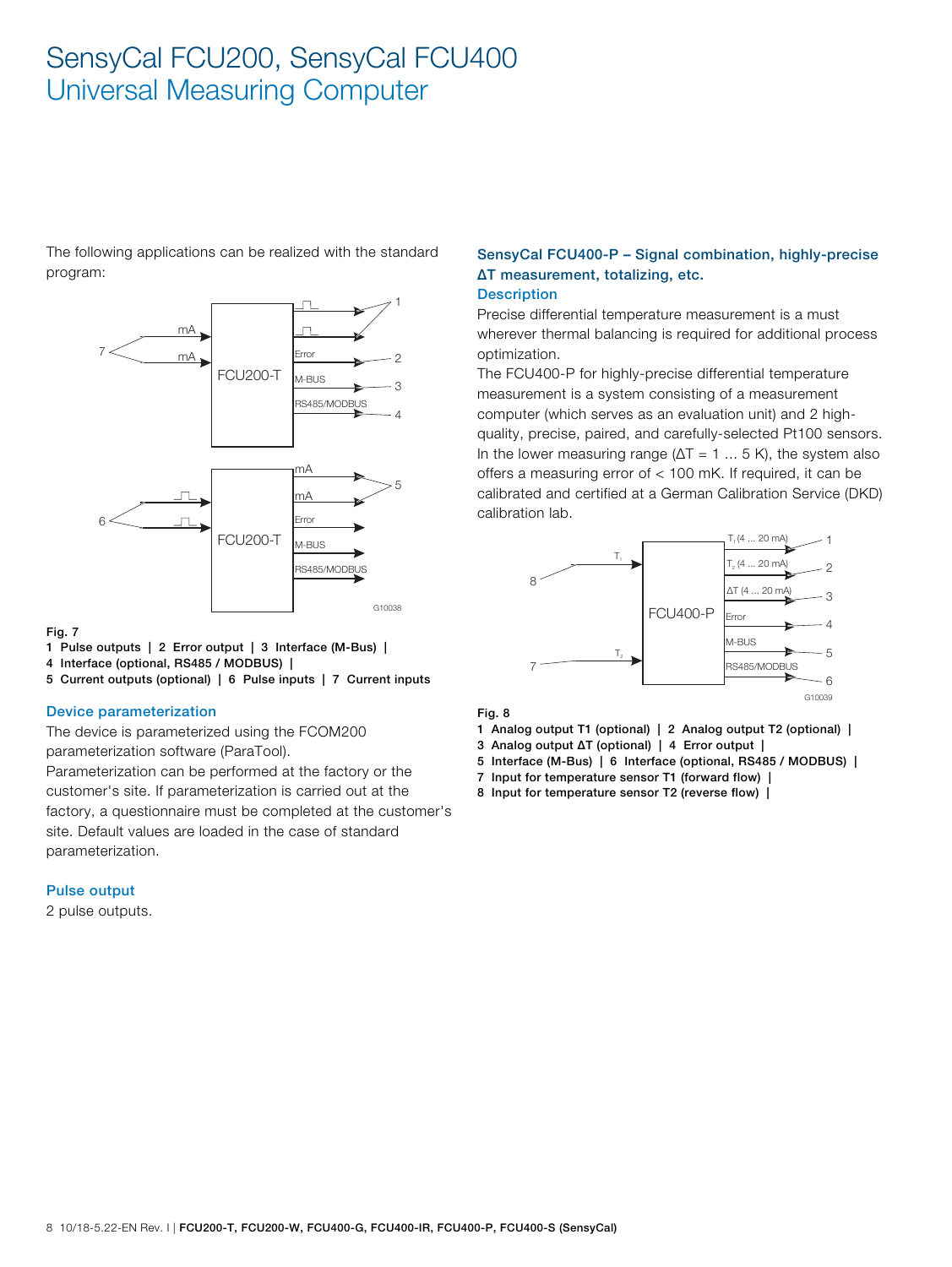#### Inputs

2 x Pt100 temperature sensors in a four-wire circuit

Either Pt100 resistance thermometers or temperature transmitters can be connected to the temperature sensor inputs.

### IMPORTANT (NOTE)

The type of connection required (Pt100, transmitter) for the temperature sensor inputs must be specified when ordering the device. It is not possible to change the type of connection on site.

#### **Output**

M-Bus, optional analog outputs and RS485 / RS232 for MODBUS protocol.

Additional applications (e.g., totalizing) and technical details for the FCU400-P available on request.

### Data logger

1 or 2 counters.

Storage of process variables over 200 periods; programmable time window:

- Instantaneous values
- Minimum and maximum values
- Mean values

#### Saving

Counter readings saved in the event of a power failure.

#### Pulse output

2 pulse outputs.

## SensyCal FCU400-IR – Contactless temperature monitoring

### **Description**

The FCU400-IR is a complete system for contactless temperature monitoring at contact points and circuit breakers on MV switchgear. Loose screw connections and oxidation at the contact points between the busbars and at the circuit breakers lead to an increase in contact resistance. This causes power to be converted into heat energy, which in turn damages the system.



#### Fig. 9

1 FCU400-IR | 2 Pyrometer | 3 Measuring points

#### **Properties**

- Continuous temperature monitoring on live components
- Monitoring of up to 12 hotspots in switchgear using one system
- Freely-adjustable limit values for the pre-alarm and main alarm
- Analog output for maximum temperature value (optional)
- MODBUS output (optional)
- No PVC cables
- Full shielding of all components against electromagnetic disturbances
- Option of connecting a Pt100 temperature sensor for the purpose of measuring the ambient temperature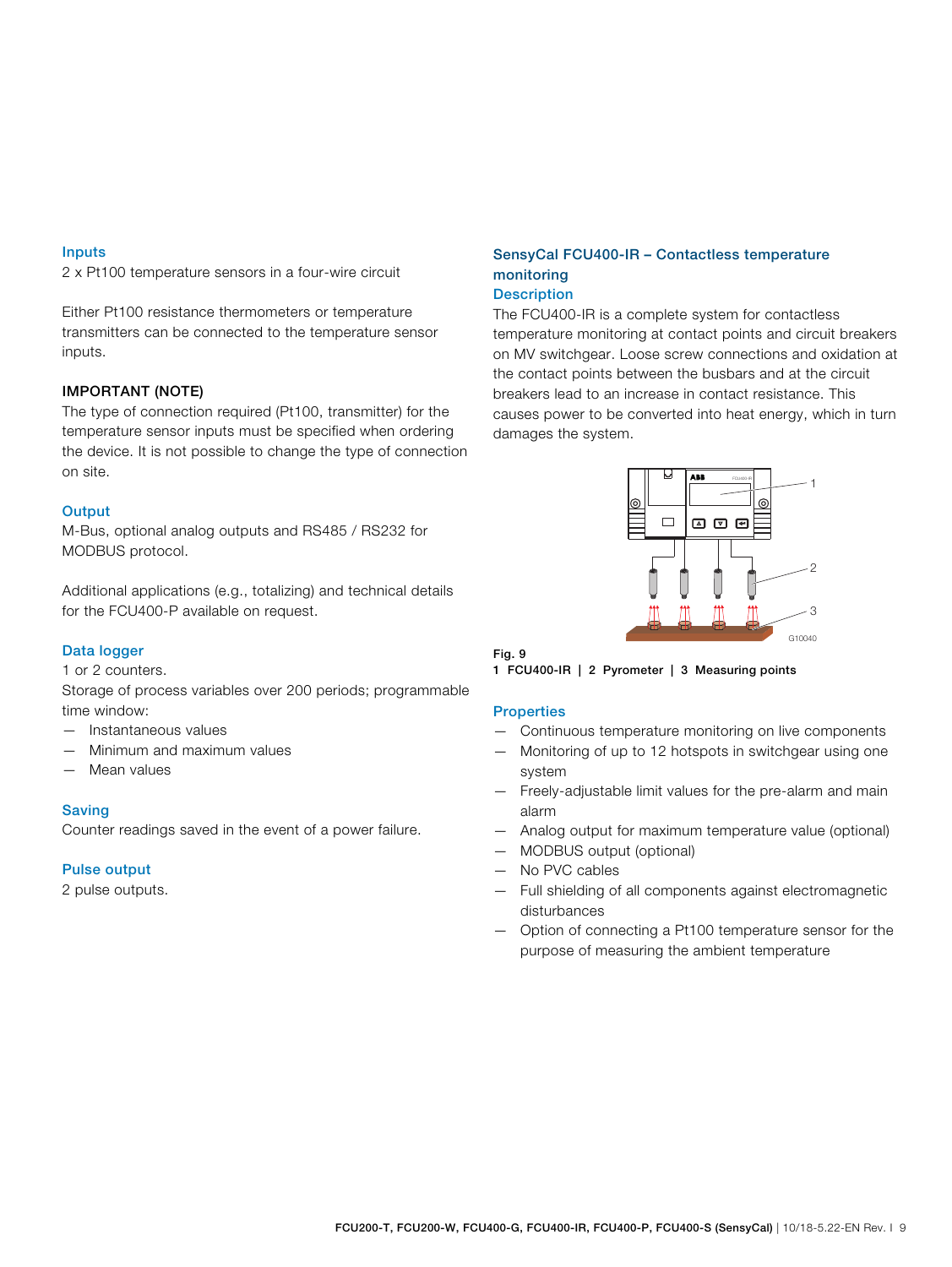- M-Bus and optical interfaces (IRDA, ZVEI) for reading out data and configuration
- All necessary parameters displayed on a multi-line LCD display on site
- All measuring points and maximum temperatures displayed with measuring point identification in each case
- Data logger function with real-time clock for all temperatures and limit values
- If a limit value is exceeded, the error is stored together with the date and time
- Minimum adjustment work on site, plus excellent upgradeability (modular structure)

How you can benefit from using the FCU400-IR:

- Lower costs
- No expensive routine checks of contact points required
- No measuring system maintenance required
- Improved system safety
- No malfunctions thanks to fast online detection of hotspots and shutdown of switchgear
- Measuring system does not come into contact with live components

The system principally consists of the following components:

- Infrared pyrometer for hotspot monitoring in the busbar area
- Pt100 temperature sensor (optional) for measuring the ambient temperature in the busbar area
- Measurement computer for signal processing, evaluation, and display in secondary equipment area

| Inputs                         | Maximal 12 x pyrometer               |
|--------------------------------|--------------------------------------|
|                                | 1 x Pt100, measuring range           |
|                                | 0  200 °C (32  392 °F)               |
| Outputs                        | 3 binary switching outputs (pre-     |
|                                | alarm, alarm, and device error)      |
|                                | 1 MODBUS output (optional)           |
| or alternatively               | 1 analog output (optional),          |
|                                | 4  20 mA signal for maximum          |
|                                | pyrometer temperature                |
| Optical resolution of sensors  | 15:1                                 |
| Length of sensor-measurement   | 10 m (standard)                      |
| computer connecting cable      |                                      |
| Response time of entire system | $< 1$ s                              |
| Reproducibility of temperature | $+0.75$ °C or $+0.75$ % of measured  |
| measurement                    | value (the larger value in each case |
|                                | applies)                             |
| Degree of protection           | IP 40                                |
| Power supply                   | 24 V DC $\pm$ 5 %                    |
| Maximum power consumption      | 10 VA                                |
| Maximum ambient temperature    | Measurement computer: 55 °C          |
|                                | (131 °F)                             |
|                                | Pyrometer: 70 °C (158 °F)            |

Additional technical details for the FCU400-IR available on request.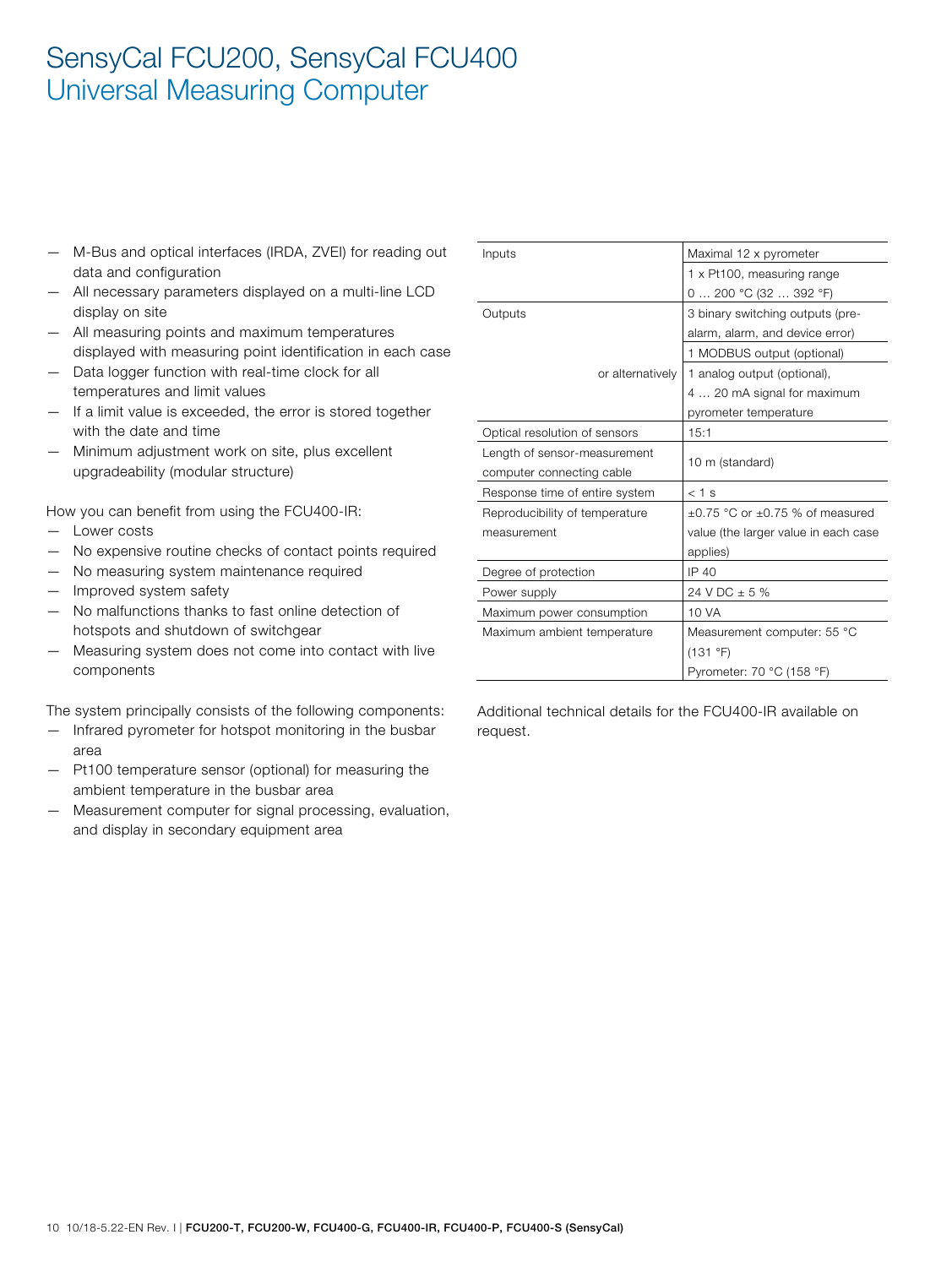## **Specifications**

### System structure

The measurement computer consists of a basic device with four slots for extension modules.

The basic device contains:

- Power supply unit
- LCD display with backlighting
- Processing electronics
- 2 analog inputs for Pt100 temperature sensors with constant power source for four-wire circuit or 2 analog 0 / 4 ... 20 mA inputs for transmitters
- 2 digital, electrically isolated inputs for pulse or frequency signals; can also be used for logic signals for control purposes
- 3 digital, electrically isolated outputs for pulse output and error signaling
- M-Bus interface
- Optical interface on front, which can also be operated in accordance with the IRDA or ZVEI standard, depending on the parameterization

### IMPORTANT (NOTE)

The type of connection required (Pt100, transmitter) for the analog inputs must be specified when ordering the device. It is not possible to change the type of connection at the actual site.

The four slots are designed to accommodate extension modules. You have the option of combining the following modules:

- Current input module, 2 inputs with transmitter supply
- Current input module, 4 inputs without transmitter supply — Voltage input module, 4 inputs
- Current output module with limit monitors
- RS485 / RS232 module for MODBUS communication
- Supply for transmitters in two-wire technology

### Electrical connections Analog inputs

2 x Pt100 IEC or 2 x 0 / 4 … 20 mA, measuring range -200 … 850 °C, resolution 20 bits ≈ 0.0012 K

### Digital inputs EB1, EB2

2 x electrically isolated, 24 V passive (optocoupler), can be configured in acc. with DIN 19240 as:

- Pulse input  $0.001$  s<sup>-1</sup> ... 3000 s<sup>-1</sup>
- Frequency input 0.001 Hz ... 10 kHz
- Logic signal (hi / low)

#### Digital outputs AB1, AB2, and Err

3 x open collector, passive. Electrically isolated via optocoupler.

| External supply                         | In acc. with VDE 2188, Category 2  |
|-----------------------------------------|------------------------------------|
| Maximum load                            | 24 VDC (± 25 %), < 100 mA          |
| Maximum insulation voltage              | 500 V <sub>ss</sub> (peak-to-peak) |
| Internal resistance $R_i$ in conductive | $< 20$ Q                           |
| state                                   |                                    |
| Function                                | AB1: Pulse output                  |
|                                         | AB2: Pulse output                  |
|                                         | Err: Error output                  |

#### Communication interfaces

Communication takes place via the M-Bus protocol in acc. with EN 1434-3, IEC 870-5.

| Optical interface on the front of                                                                                                      | Electrical interface via terminal                                                        |
|----------------------------------------------------------------------------------------------------------------------------------------|------------------------------------------------------------------------------------------|
| the device                                                                                                                             | strip of device                                                                          |
| Operating mode can be<br>parameterized, optical head (ZVEI)<br>standard in acc. with<br><b>IEC EN 61107</b><br>(300  400 (9600) baud). | - 2-wire M-Bus interface (300<br>38,400 baud)<br>$-$ RS232 / RS485<br>(300  38,400 baud) |

The device is parameterized using the FCOM200 parameterization software (ParaTool).

Data (operating variables, data logger, etc.) is read out via M-Bus or MODBUS.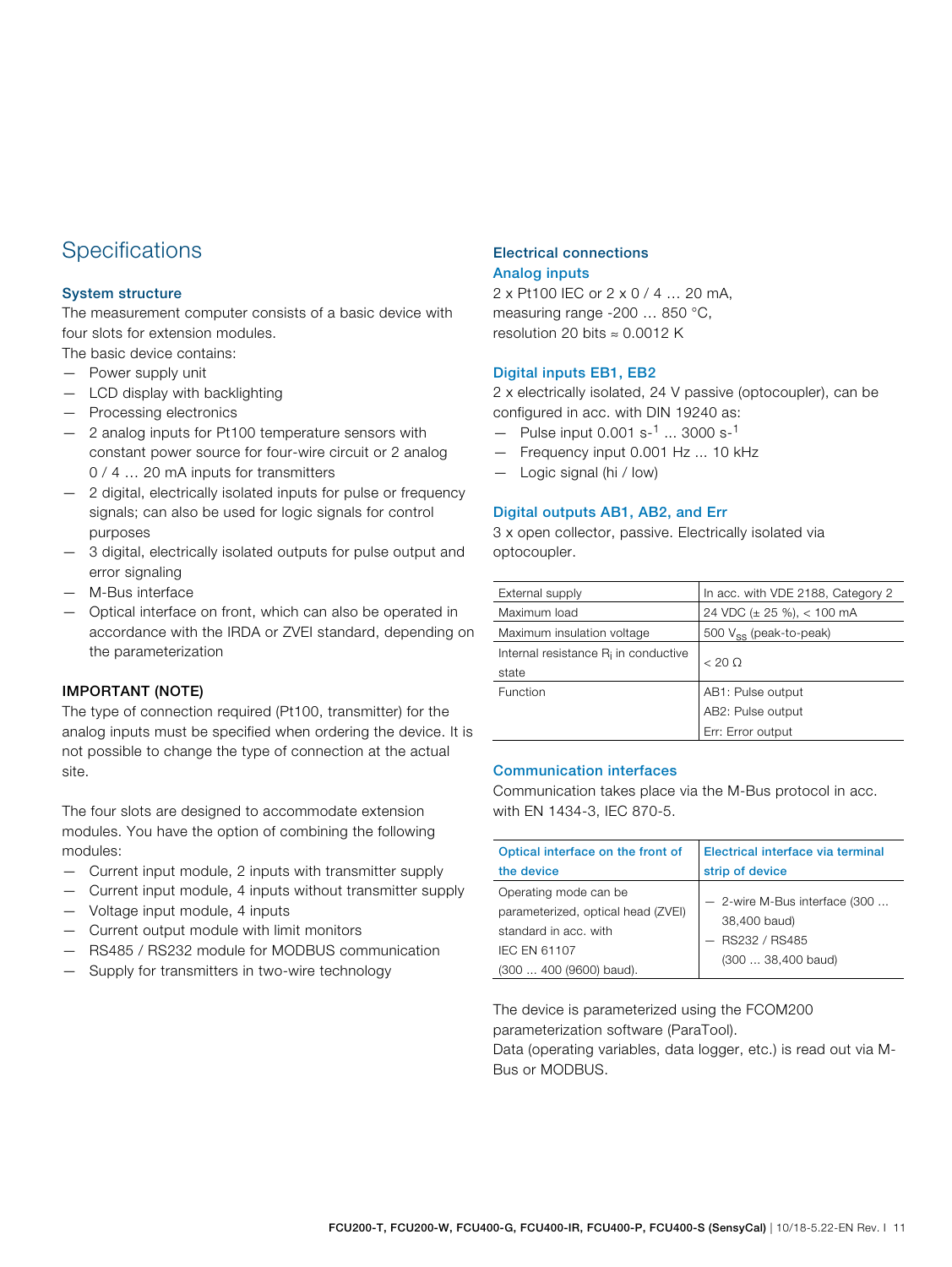### Power supply

| DC voltage                     | 24 V DC ± 20 %                  |
|--------------------------------|---------------------------------|
|                                | (FCU400-IR $\pm$ 5 %)           |
| AC voltage                     | 24 V AC, 110 V AC, 230 V AC,    |
| (not in the case of FCU400-IR) | $-15+10$ %, 48  62 Hz           |
| Power consumption              |                                 |
| 24 V AC                        | 1  10 VA depending on extension |
| 115 V AC                       | 2  10 VA depending on extension |
| 230 V AC                       | 3  10 VA depending on extension |

#### Extension modules

The extension modules are inserted in the slots on the basic device.

| <b>Module designation</b>           | <b>Description</b>                          |
|-------------------------------------|---------------------------------------------|
| 101                                 | $0/4$ 20 mA, R <sub>F</sub> = 50 $\Omega$ ; |
| 2 x current inputs                  | resolution 16 bits $\approx 0.3$ µA         |
| (EX1, EX2)                          | max. permissible input current              |
|                                     | 40 mA, electrically isolated                |
| 2 x transmitter supplies (Us1, Us2) | each 16 V, 25 mA, short circuit-            |
|                                     | proof, electrically isolated                |
| 107                                 | 0  2,500 mV, $R_F > 1$ M $\Omega$ ,         |
| 4 x voltage inputs                  | resolution 16 bits, max. permissible        |
| (EX1  EX4)                          | input voltage + 5 V                         |
| 108                                 | $0/4$ 20 mA, R <sub>F</sub> = 50 $\Omega$ ; |
| 4 x current inputs                  | resolution 16 bits $\approx$ 0.3 µA         |
| (EX1  EX4)                          | max. permissible input current              |
|                                     | $±$ 40 mA                                   |
| 102                                 | Signal range 0 / 4  20 mA,                  |
| 2 x analog outputs                  | load max. 500 $\Omega$ ,                    |
| (AX1, AX2)                          | open permitted, short circuit-proof         |
| 2 x limit monitors                  | Open collector, passive                     |
| (ABX1, ABX2)                        | Electrical isolation via optocoupler.       |
|                                     | External supply VDE 2188,                   |
|                                     | Category 2.                                 |
|                                     | Maximum load 24 V (+ 25 %), <               |
|                                     | 100 mA.                                     |
|                                     | Max. insulation voltage 500 V               |
|                                     | (peak-to-peak).                             |
| 105                                 | For MODBUS communication                    |
| RS485 / RS232 card                  |                                             |
| 106                                 | each 20 V, 25 mA, short circuit-            |
| 2 x transmitter supplies (Us1, Us2) | proof, electrically isolated                |

### Characteristic values

| <b>Temperature inputs</b>        |                                |
|----------------------------------|--------------------------------|
| Temperature measuring error      | 0.3 % of measuring range end   |
|                                  | value                          |
| Measuring error for differential | $3 20 K1 < 1.0 % of measured$  |
| temperature                      | value                          |
|                                  | 20  250 K, < 0.5 % of measured |
|                                  | value                          |
|                                  |                                |

# Current outputs

| Effect of ambient temperature | $< 0.01$ %/K                |
|-------------------------------|-----------------------------|
| Calibration error             | $< 0.2$ % of end value      |
| Maximum linearity error       | $< 0.005$ % FSR             |
| Accuracy class of calculator  | EN 1434-1 / OIML 75 Class 2 |

## Ambient conditions

| Ambient temperature                | $-555$ °C (23  131 °F)               |
|------------------------------------|--------------------------------------|
| Storage temperature                | $-2570 °C (-13158 °F)$               |
| Climate class                      | Ambient temperature class C          |
|                                    | acc. to EN 1434-1                    |
| Relative humidity                  | Checked in acc. with EN 1434-4,      |
|                                    | IEC 62-2-30                          |
| Condensation                       | Permissible                          |
| Degree of protection               | IP 65                                |
|                                    | IP 40 (only in the case of FC400-IR) |
| Shock resistance during operation  |                                      |
| (at 20 $°C$ )                      | Vibration: 2 g / 10  150 Hz          |
| in acc. with IEC 68-2-6 or 68-2-27 | Shock: $30 g / 11 ms / 3$ shocks     |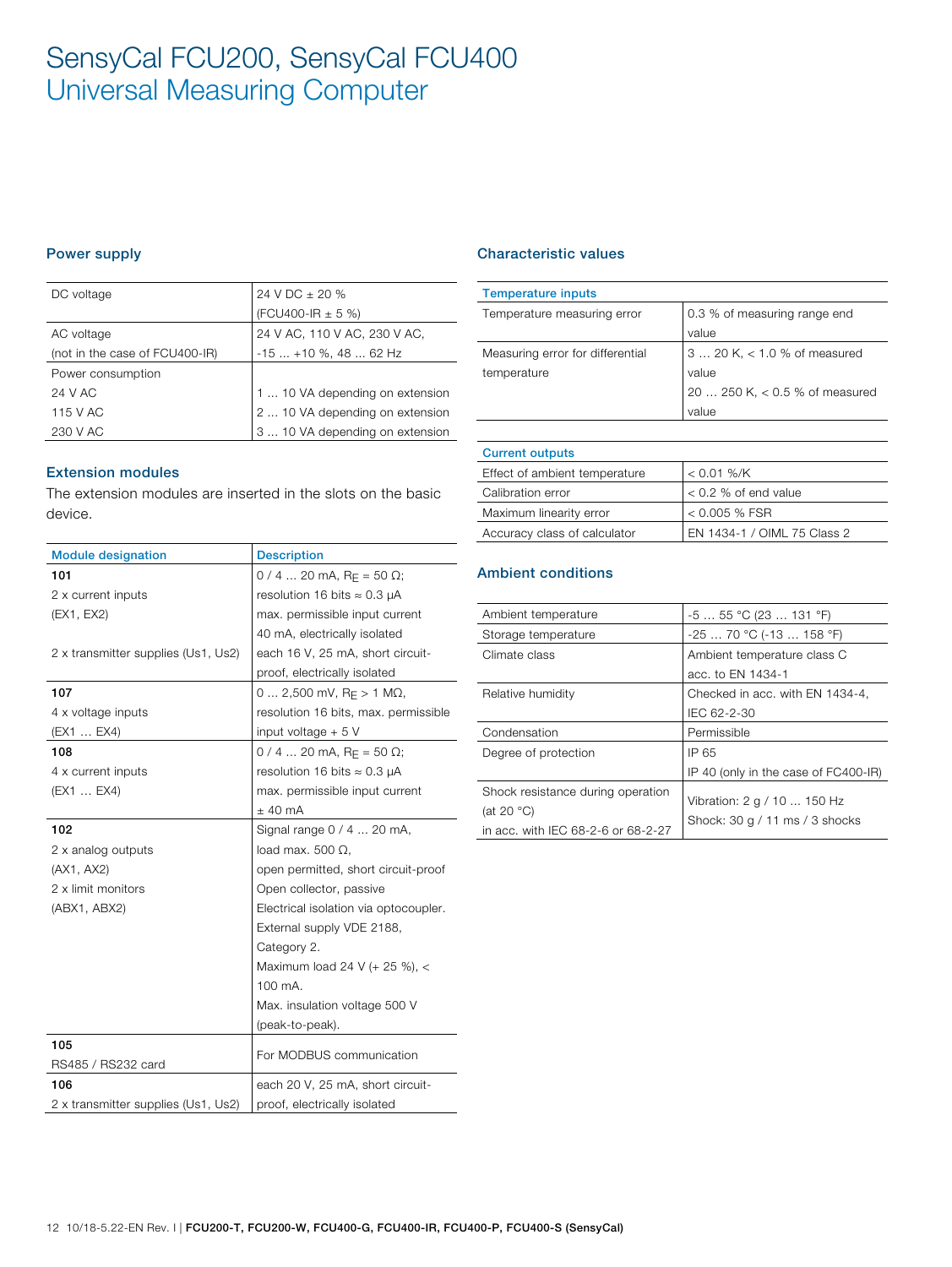### Electromagnetic compatibility (EMC)

Interference immunity in acc. with EN 50082-2 (EN 6100-4-2, -3, -4, -5, 6); also in acc. with EN 1434-4 (Class C), RFI suppression in acc. with EN 50081-2 (EN 55011 Class A)

| <b>Type of test</b>         | <b>Standard</b> | <b>Testing</b><br>accuracy   | <b>Effect</b> |  |
|-----------------------------|-----------------|------------------------------|---------------|--|
| Surge on power supply       |                 |                              |               |  |
| (AC)                        |                 |                              |               |  |
| com                         | EN 61000-4-5    | $2$ kV                       | No effect     |  |
| diff.                       |                 | $1$ kV                       | No effect     |  |
| Burst on supply lines       | EN 61000-4-4    | $2$ kV                       | $0.2\%$       |  |
| Burst on signal lines       | EN 61000-4-4    | 1 kV                         | < 0.2 %       |  |
| Discharge of static         |                 |                              |               |  |
| electricity (contact        | EN 61000-4-2    | 6 kV                         | $< 0.2 \%$    |  |
| discharge)                  |                 |                              |               |  |
| Radiated field              |                 |                              | $< 0.2 \%$    |  |
| (80 1,000 MHz)              | EN 61000-4-3    | 10 V/m                       |               |  |
| Cable-quided radiation      |                 | 10V                          | Requirements  |  |
| (150 kHz  80 MHz)           | EN 61000-4-6    |                              | met           |  |
| Line interruptions and      | EN 61000-4-     |                              |               |  |
| fluctuations                | 411             |                              |               |  |
| RFI suppression             |                 | Limit value class adhered to |               |  |
| Interference voltage on     |                 |                              |               |  |
| supply line                 | EN 55022        | А                            |               |  |
| Interference field strength | EN 55022        | <sub>R</sub>                 |               |  |

## **Operation**

## **Display**

LCD display, 120 x 32 pixels, multi-line, with backlighting.

#### Billing date recording

Two billing dates can be determined for the purpose of storing all counter readings. The date and time parameters can be adjusted independently for each billing date.

#### Data logger

The integrated data logger features 128 or 200 slots and has a ring buffer design. The data logger stores the process variables (counter readings, instantaneous values, min. / max. and mean values).

Depending on the application concerned, the number of operating variables and slots may vary.

#### Error messages

The measurement computer enables internal errors to be detected thanks to regular self-diagnostics.

- Critical device errors; e.g., storage failure, process errors
- Power supply failures; meter standstill.

The 10 most recent process errors are stored and can be called up as plain text with a time stamp via the LCD display.

#### Err error output

Open collector, passive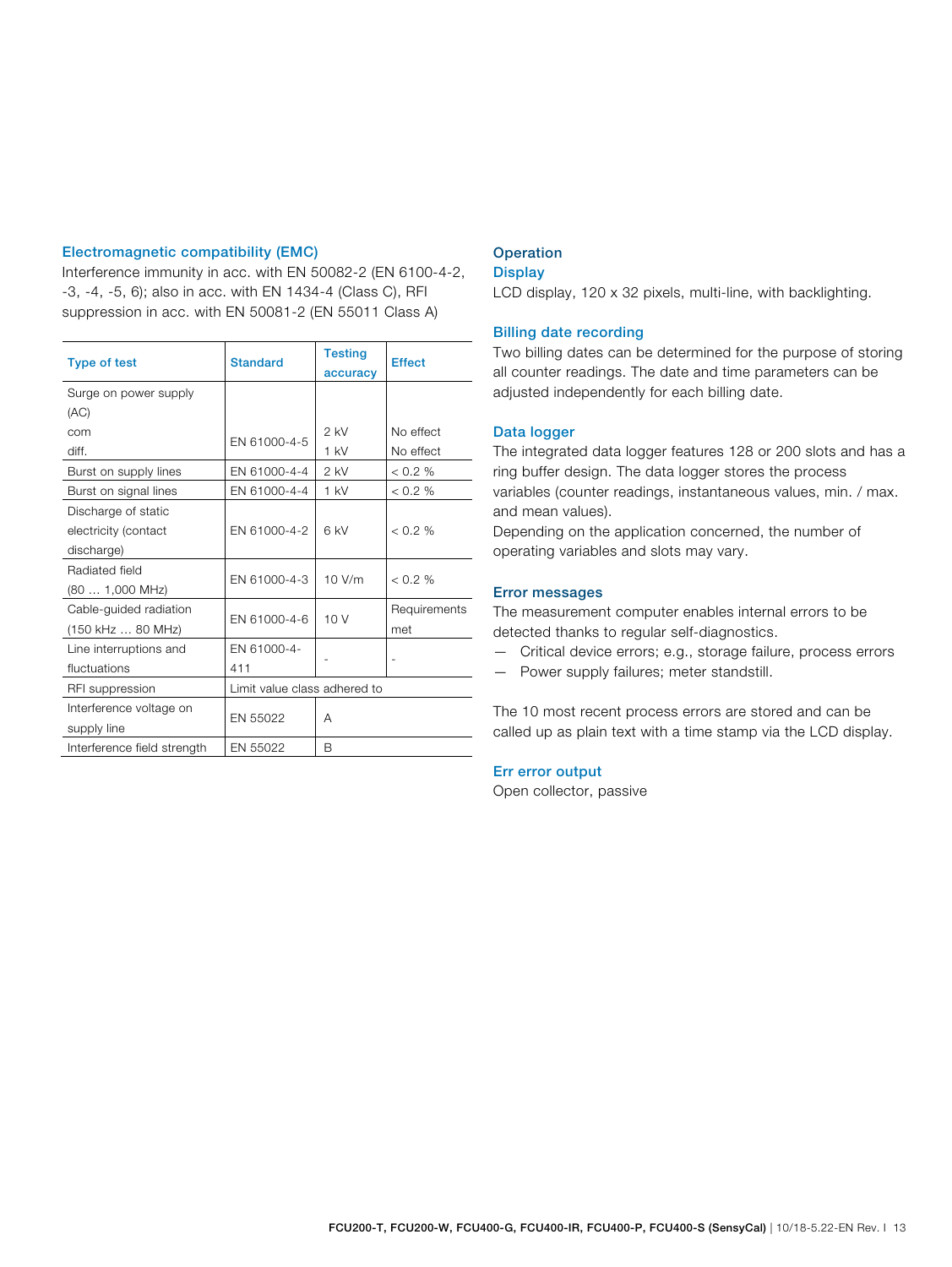### Mounting dimensions

| DIN rail mounting and wall mounting |                                    |  |  |
|-------------------------------------|------------------------------------|--|--|
| <b>Dimensions</b>                   | 144 mm x 72 mm x 183 mm            |  |  |
| (width x height x depth)            | (5.67 inch x 2.83 inch x 7.2 inch) |  |  |
| Housing material                    | Polycarbonate                      |  |  |
| Weight                              | Approx. 0.7 kg (1.54 lb)           |  |  |
|                                     |                                    |  |  |

| <b>Panel mounting</b>    |                                     |
|--------------------------|-------------------------------------|
| Dimensions               | 144 mm x 72 mm x 117 mm             |
| (width x height x depth) | (5.67 inch x 2.83 inch x 4.61 inch) |
| Panel cutout             | 139 mm x 69 mm                      |
| (width x height)         | (5.47 inch x 2.72 inch)             |
| Housing material         | Polycarbonate                       |
| Weight                   | Approx. 0.5 kg (1.1 lb)             |

#### Approvals and certifications

- VDE certification (electrical safety)
- CSA-NRTL-C approval
- GOST approval (Russia)

#### Parameterization software

The FCOM200 PC parameterization software (ParaTool) is used for setting parameters in standard applications. The software can be installed and used on standard PCs. Two options are available for the connection between the PC and measurement computer:

- Via the infrared interface on the front (with optical head)
- Via the M-Bus interface (with M-Bus repeater)



#### Fig. 10

1 RS232 / USB interface | 2 Optical head |

3 Measurement computer | 4 M-BUS connection (2-wire) | 5 M-BUS repeater

Note on communication:

The following settings must match on the PC and on the device (under "Device data"): Bus address, baud rate, interface.

| Interface           | <b>Setting</b>           |
|---------------------|--------------------------|
| With optical head   | Optical head / automatic |
| With M-Bus repeater | M-Bus repeater           |

### Infrared printer

The infrared interface can be used to print out measurement computer data on the portable "HP82240B Infrared Printer".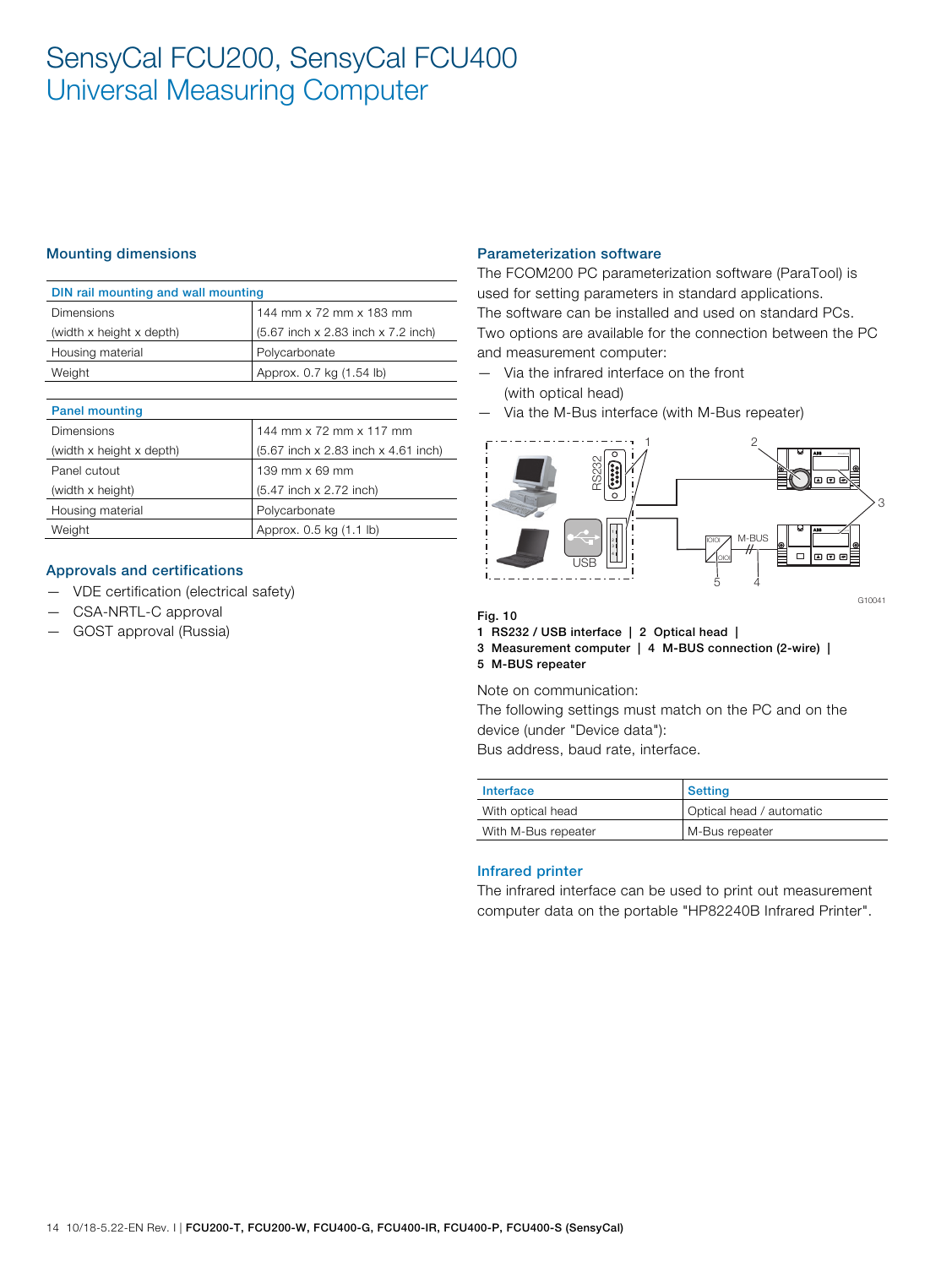## Electrical connections

### Basic device



#### Fig. 11

A Alternative connection for temperature transmitters with active current output | B Jumper

1 Slot 1 | 2 Slot 2 | 3 Slot 3 | 4 Slot 4 | 5 Power supply | 6 Interface (M-Bus) | 7 Error output | 8 Pulse output AB2 |

9 Pulse output AB1 | 10 Pulse / frequency input EB2 | 11 Pulse / frequency input EB1 |

12 Temperature sensor input T2 (Pt100 or 0 / 4 … 20 mA) | 13 Temperature sensor input T1 (Pt100 or 0 / 4 … 20 mA)

### IMPORTANT (NOTE)

If the temperature transmitters are electrically connected, there is no jumper B (between terminals 6 and 2).

The type of connection required (Pt100 or transmitter) for the temperature sensor inputs must be specified when ordering the device. It is not possible to change the type of connection on site.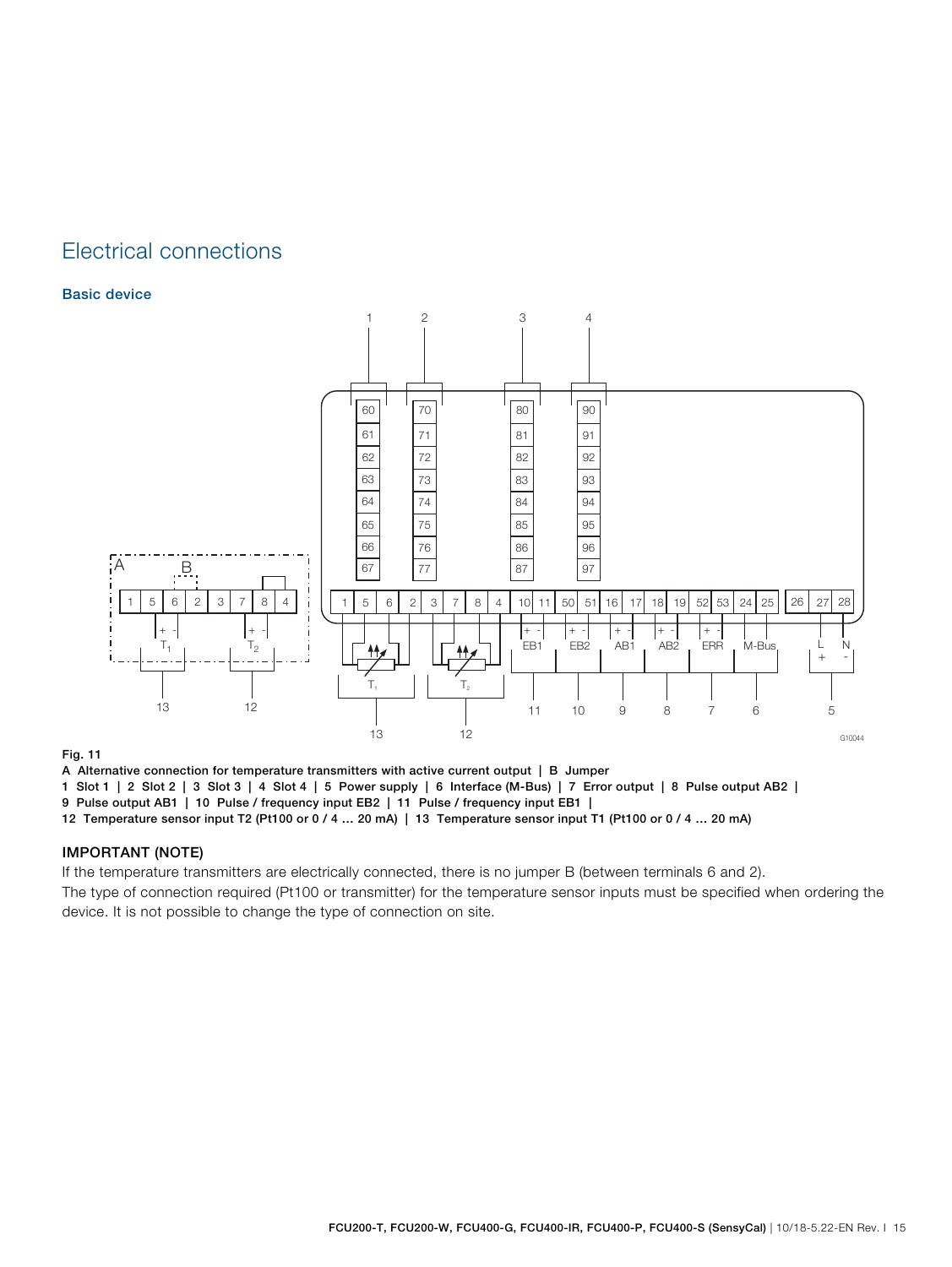## Supply and interface card (FCU200-W, FCU200-T, FCU400-S, FCU400-G, FCU400-P)



#### Fig. 12

#### A Power supply card | B Interface card RS232 / RS485

1 Transmitter in two-wire technology with current output | 2 Terminal strip for interfaces | 3 D-sub female connector, 9-pin

#### IMPORTANT (NOTE)

A power supply card can supply either two transmitters with 20 V or one transmitter with 40 V (jumper between X3/X4). The X in the terminal designation of the extension cards must be replaced with 7, 8, or 9 (depending on the selected slot; see also "Electrical connections / Basic device").

#### FCU200-W



Fig. 13: Connection diagram, FCU200-W basic device

A Alternative connection for temperature transmitters with active current output | B Jumper

1 Input for temperature sensor in forward flow (heat) | 2 Input for temperature sensor in reverse flow (cold) | 3 Input for flowmeter  $Q_V$  |

4 Input for second flowmeter (DTF signal) | 5 Pulse output AB1 (energy) | 6 Pulse output AB2 (flow) | 7 Error output | 8 Interface (M-Bus) | 9 Power supply

#### IMPORTANT (NOTE)

If the temperature transmitters are electrically connected, there is no jumper B (between terminals 6 and 2).

The type of connection required (Pt100 or transmitter) for the temperature sensor inputs must be specified when ordering the device. It is not possible to change the type of connection on site.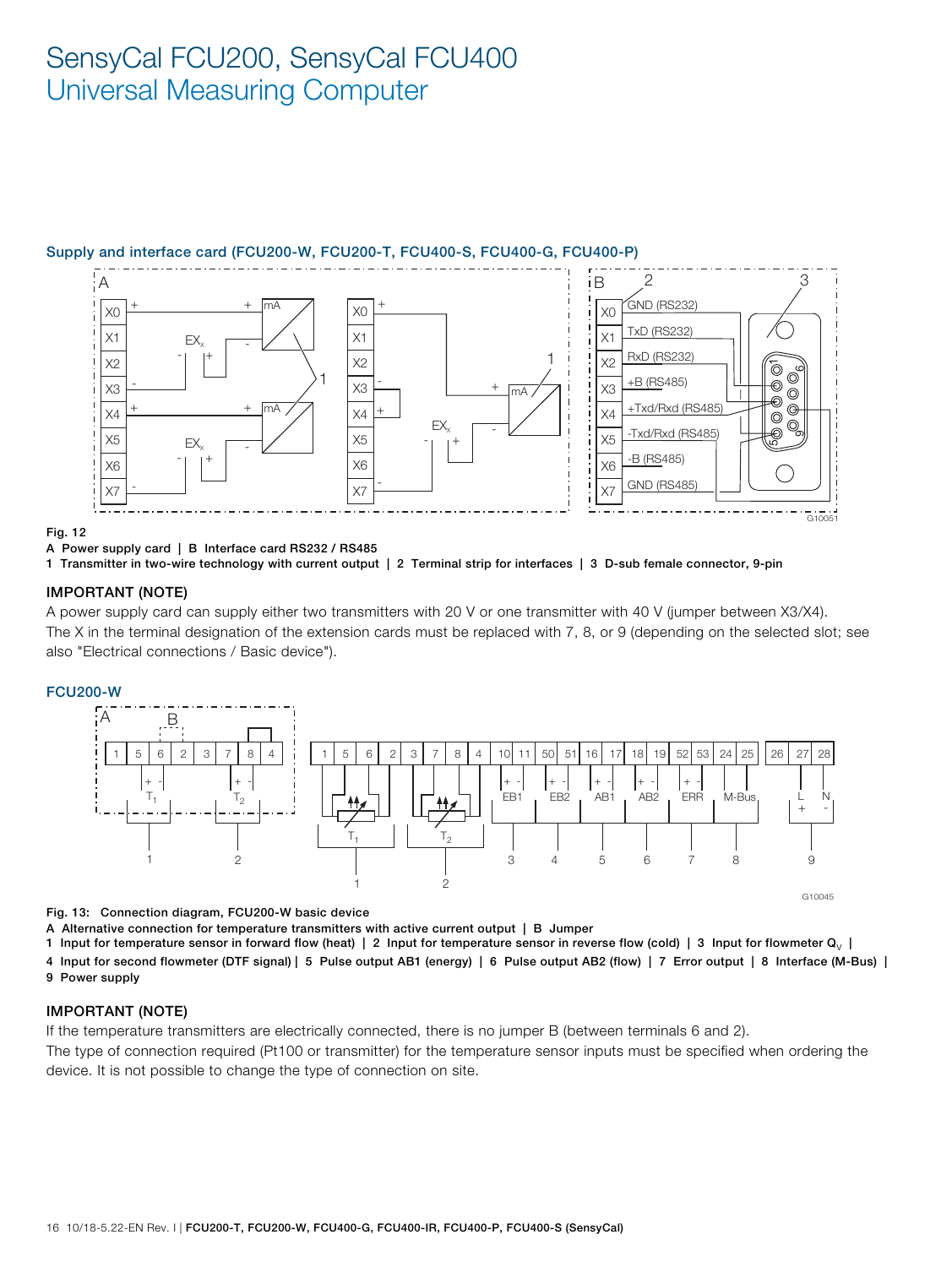

Fig. 14: Connection diagram for extension modules FCU200-W (example)

A Current input module for transmitters in two-wire technology; 16 V, 23 mA supply |

B Current input module for transmitters in four-wire technology, external supply | C Current output module

1 External jumper | 2 Optional ground connection for potential equalization rail (Gnd)

#### FCU400-S



Fig. 15: Connection diagram, FCU400-S basic device

A Alternative connection for temperature transmitters with active current output | B Jumper

1 Input for temperature sensor in steam forward flow | 2 Input for temperature sensor in condensate reverse flow |

3 Pulse / frequency input EB1 (flow) | 4 Pulse / frequency input EB2 (flow) | 5 Pulse output AB1 | 6 Pulse output AB2 | 7 Error output | 8 Interface (M-Bus) | 9 Power supply

### IMPORTANT (NOTE)

If the temperature transmitters are electrically connected, there is no jumper B (between terminals 6 and 2).

The type of connection required (Pt100 or transmitter) for the temperature sensor inputs must be specified when ordering the device. It is not possible to change the type of connection on site.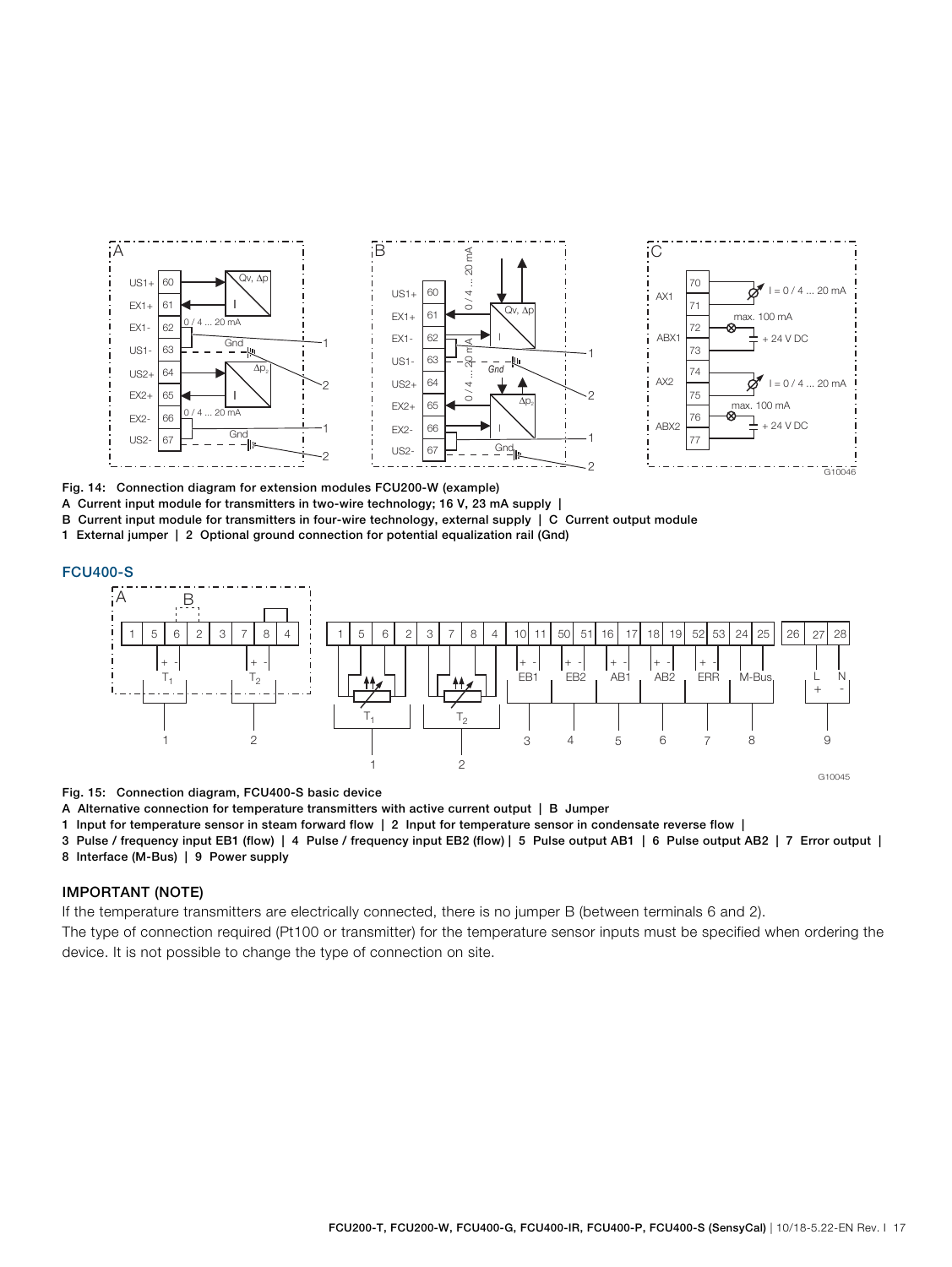

Fig. 16: Connection diagram for FCU400-S extension modules (pressure and flow transmitters) A Current input module for transmitters in two-wire technology; 16 V, 23 mA supply | B Current input module for transmitters in four-wire technology, external supply | C Current output module

1 External jumper | 2 Optional ground connection for potential equalization rail (Gnd)



Fig. 17: Connection diagram for FCU400-S extension modules (Δp2, condensate flow)

- A Current input module for transmitters in two-wire technology; 16 V, 23 mA supply |
- B Current input module for transmitters in four-wire technology, external supply | C Current output module
- 1 External jumper | 2 Optional ground connection for potential equalization rail (Gnd)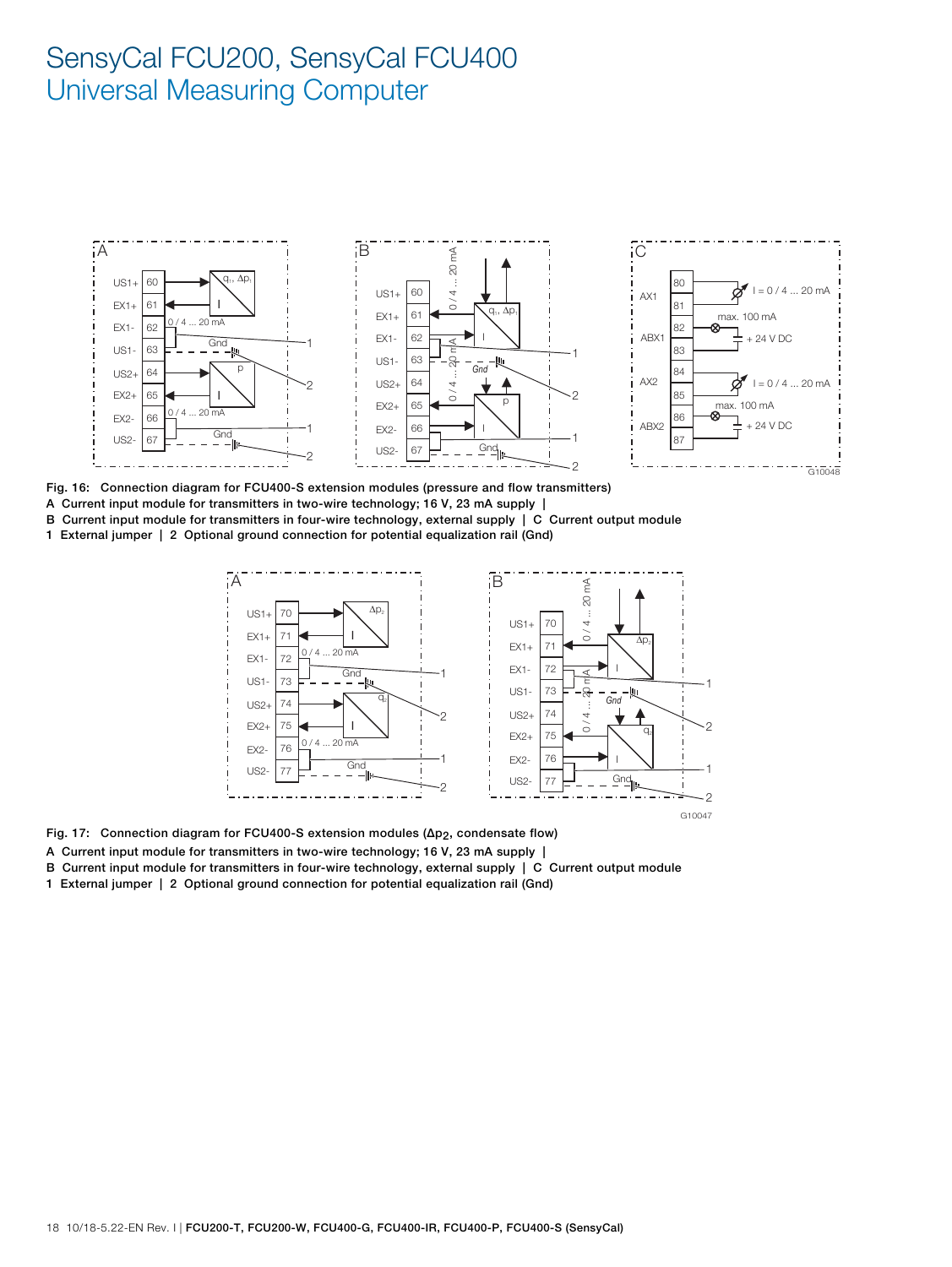#### FCU400-G



Fig. 18: Connection diagram, FCU400-G basic device

A Alternative connection for temperature transmitters with active current output | B Jumper

1 Input for temperature sensor | 2 Transmitter input for standard gas density | 3 Pulse / frequency input EB1 (flow) |

4 Pulse / frequency input EB2 | 5 Pulse output AB1 | 6 Pulse output AB2 | 7 Error output | 8 Interface (M-Bus) | 9 Power supply

#### IMPORTANT (NOTE)

If the temperature transmitters are electrically connected, there is no jumper B (between terminals 6 and 2). The type of connection required (Pt100 or transmitter) for the temperature sensor inputs must be specified when ordering the device. It is not possible to change the type of connection on site.

#### FCU200T



Fig. 19: Connection diagram, FCU200-T basic device

A Current output module (optional) | B Jumper

1 Input 1 for transmitters with active current output | 2 Input 2 for transmitters with active current output | 3 Pulse / frequency input EB1 |

4 Pulse / frequency input EB2 | 5 Pulse output AB1 | 6 Pulse output AB2 | 7 Error output | 8 Interface (M-Bus) | 9 Power supply

### IMPORTANT (NOTE)

If the transmitters are electrically connected, there is no jumper B (between terminals 6 and 2).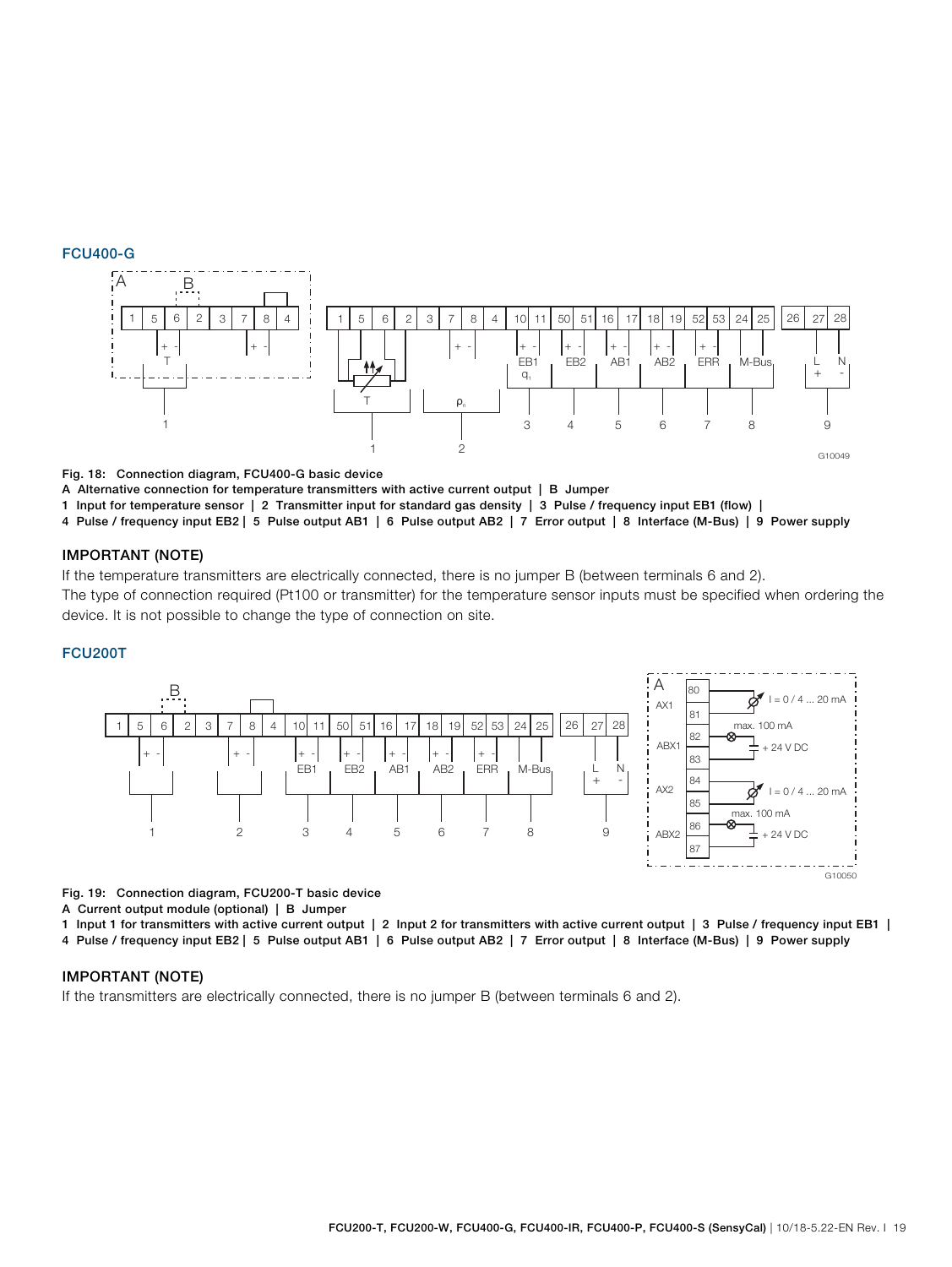### FCU400-IR



Fig. 20: FCU400-IR connection diagram

A Current output extension module | B RS232 / RS485 (Modbus) interface extension module

1 Inputs for infrared sensors (1 … 12) | 2 Input for ambient temperature sensor | 3 Alarm output | 4 Alarm output (pre-alarm) |

5 Error output | 6 Interface (M-Bus) | 7 Power supply

### IMPORTANT (NOTE)

Extension slots 1, 2, and 3 are already occupied by the IR sensor inputs. The current output and interface extension modules are installed in slot 4. Only one extension module can be installed at any given time (i.e., either the current output or the interface extension module).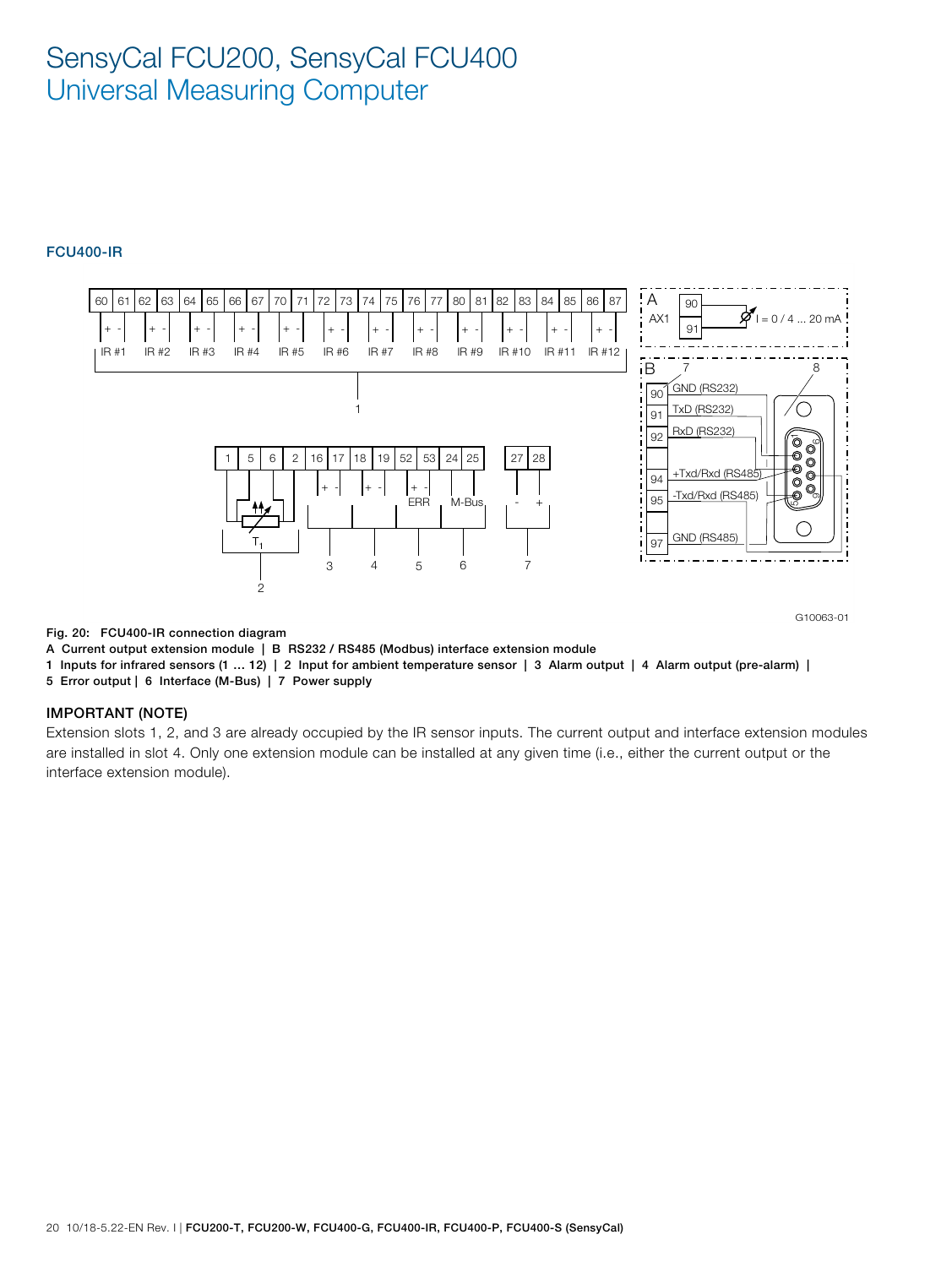## **Dimensions**

## Panel mounting



## Fig. 21: All dimensions in mm (inch)

1 Panel cutout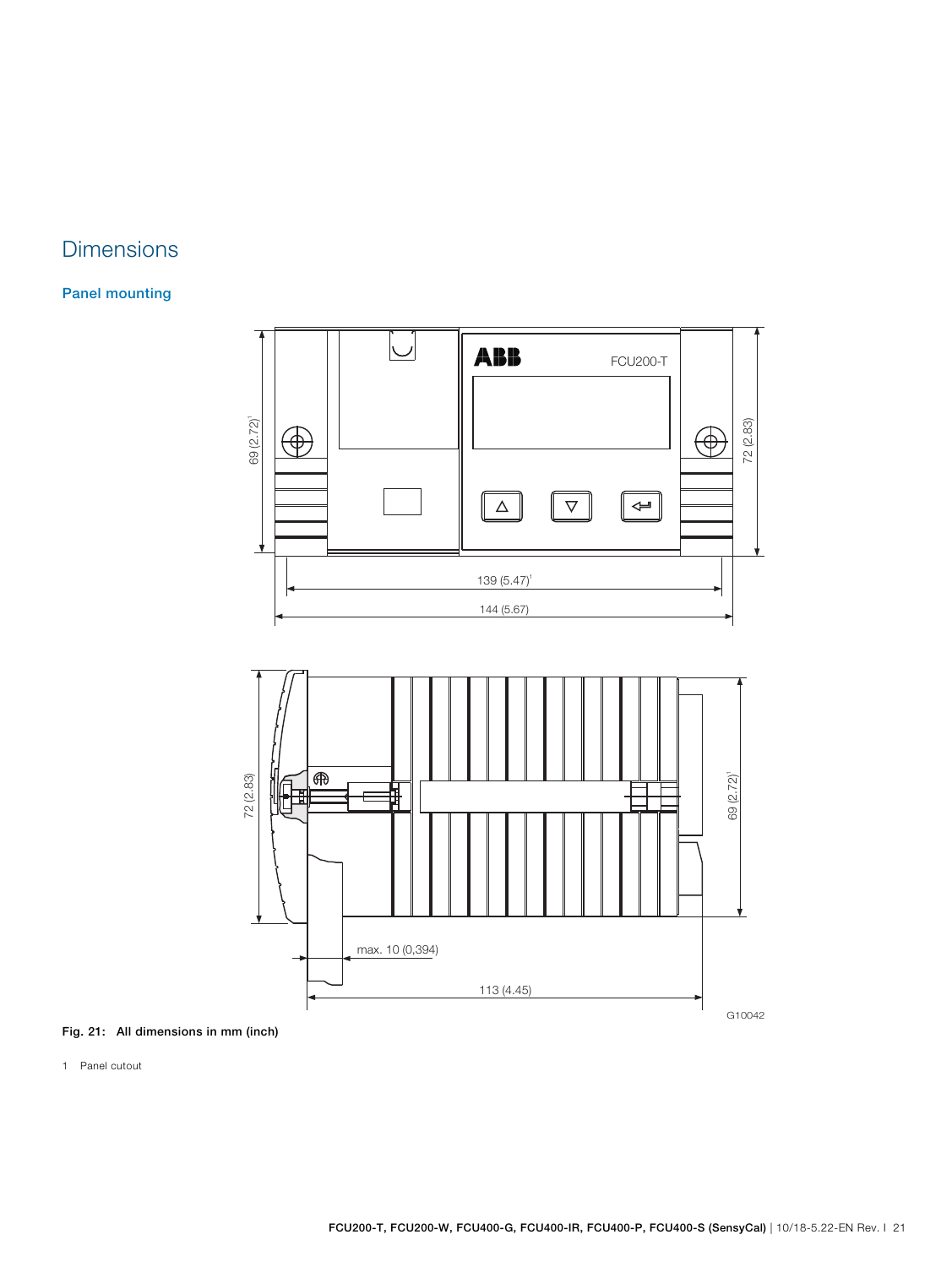

## Wall mounting (35 mm top-hat rail)



1 Panel cutout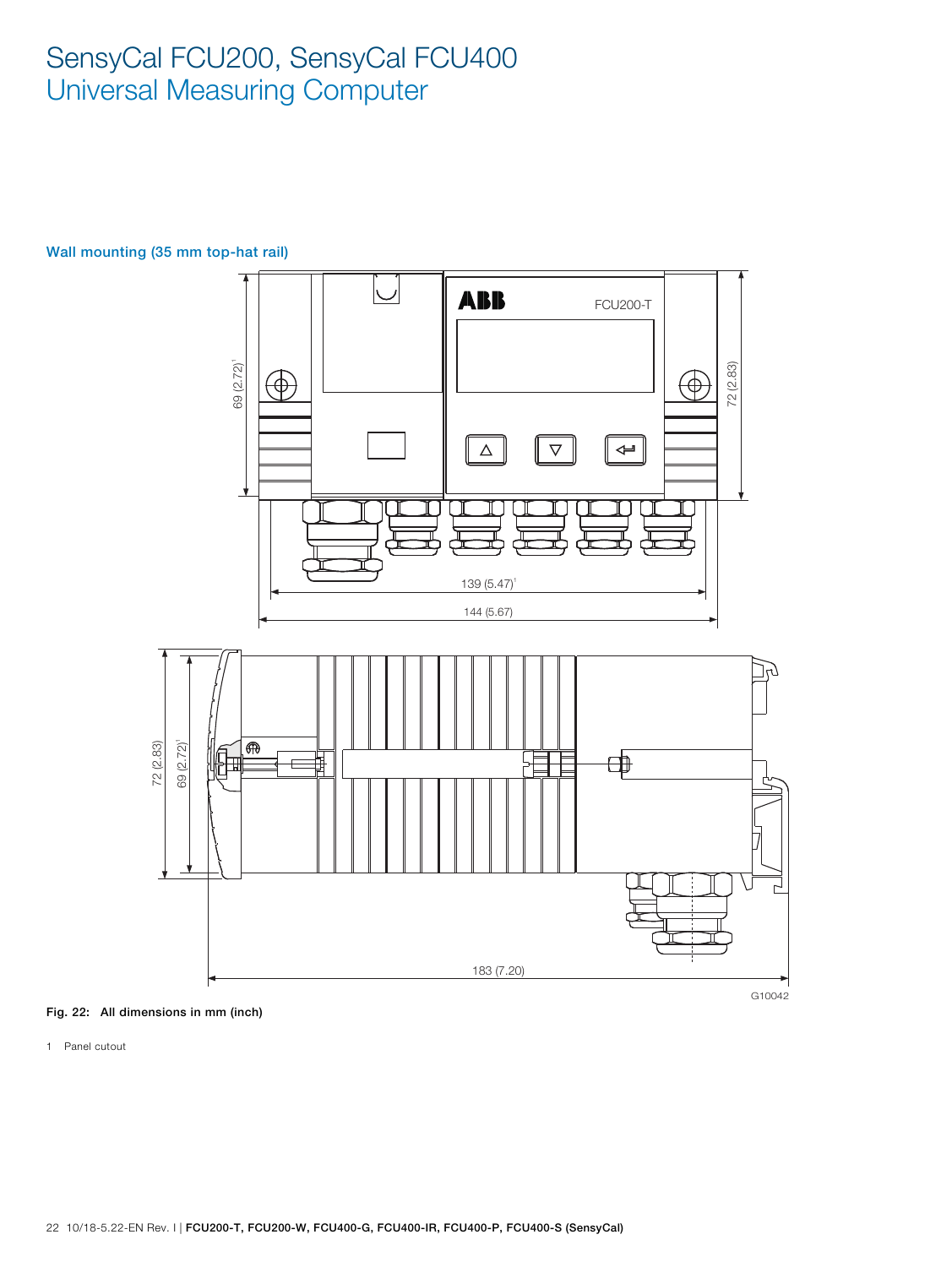## Ordering Information

### IMPORTANT (NOTE)

The type of connection required (Pt100 or transmitter) for the temperature sensor inputs must be specified when ordering the device. It is not possible to change the type of connection on site.

### Main ordering information

| <b>Base model</b>                                                                                | V18022    | <b>XX</b>      | x | x              | x | X           |
|--------------------------------------------------------------------------------------------------|-----------|----------------|---|----------------|---|-------------|
| Universal Measurement Computer                                                                   |           |                |   |                |   |             |
| Application                                                                                      |           |                |   |                |   |             |
| FCU200-W (SensyCal W), caloric energy computer, standard, water, cooling water, brine, oil       | (Note: 1) | 10             |   |                |   |             |
| FCU200-W (SensyCal W), caloric energy computer, others                                           | (Note: 1) | 19             |   |                |   |             |
| FCU400-S (SensyCal S), steam / saturated steam, standard, thermal output / flow correction       | (Note: 1) | 25             |   |                |   |             |
| FCU400-S (SensyCal S), steam / saturated steam, standard, flow correction                        | (Note: 1) | 2A             |   |                |   |             |
| FCU400-S (SensyCal S), steam / saturated steam, others (special applications)                    | (Note: 1) | 29             |   |                |   |             |
| FCU400-G (SensyCal G), gas, standard, flow correction (Qv, p, T)                                 | (Note: 1) | 3C             |   |                |   |             |
| FCU400-G (SensyCal G), gas, standard, flow correction ( $\Delta p$ , p, T)                       | (Note: 1) | 3D             |   |                |   |             |
| FCU400-G (SensyCal G), gas, others (special applications)                                        | (Note: 1) | 39             |   |                |   |             |
| FCU400-P (SensyCal P), process applications, summation and subtraction (max. 6 inputs)           | (Note: 2) | 46             |   |                |   |             |
| FCU400-P (SensyCal P), process applications, high-precision differential temperature measurement | (Note: 2) | 4 <sub>B</sub> |   |                |   |             |
| FCU400-P (SensyCal P), process applications, others                                              | (Note: 2) | 49             |   |                |   |             |
| FCU200-T (SensyCal T), counting / accounting, current-to-pulse converter                         | (Note: 3) | 57             |   |                |   |             |
| FCU200-T (SensyCal T), counting / accounting, pulse-to-current converter                         | (Note: 3) | 58             |   |                |   |             |
| FCU200-T (SensyCal T), counting / accounting, others                                             | (Note: 3) | 59             |   |                |   |             |
| FCU400-IR (SensyCal IR), temperature monitoring, Infrared temperature monitoring                 | (Note: 4) | 60             |   |                |   |             |
| (IR temp. sensor available on request)                                                           |           |                |   |                |   |             |
| <b>Power Supply</b>                                                                              |           |                |   |                |   |             |
| 230 V AC                                                                                         |           |                | 1 |                |   |             |
| 115 V AC                                                                                         |           |                | 2 |                |   |             |
| 24 V AC / DC (Not with FCU400-IR)                                                                |           |                | 3 |                |   |             |
| 24 V DC (Only with FCU400-IR)                                                                    |           |                | 3 |                |   |             |
| Approvals                                                                                        |           |                |   |                |   |             |
| Without calibration                                                                              |           |                |   | 0              |   |             |
| Special test certified (Witness Calibration) for FCU200-W (SensyCal W)                           |           |                |   | 1              |   |             |
| Special certificate for FCU400-S, FCU400-G (SensyCal S, SensyCal G)                              |           |                |   | $\overline{2}$ |   |             |
| Calibration for high-precision differential temperature measurement                              |           |                |   | 4              |   |             |
| Others (special applications)                                                                    |           |                |   | 9              |   |             |
| Configuration                                                                                    |           |                |   |                |   |             |
| Without configuration                                                                            |           |                |   |                | 0 |             |
| With customer-specific configuration                                                             |           |                |   |                | 1 |             |
| Housing                                                                                          |           |                |   |                |   |             |
| Housing for panel mounting and wall mounting, 144 mm x 72 mm (5.67 x 2.83 in.)                   | (Note: 5) |                |   |                |   | $\mathbf 0$ |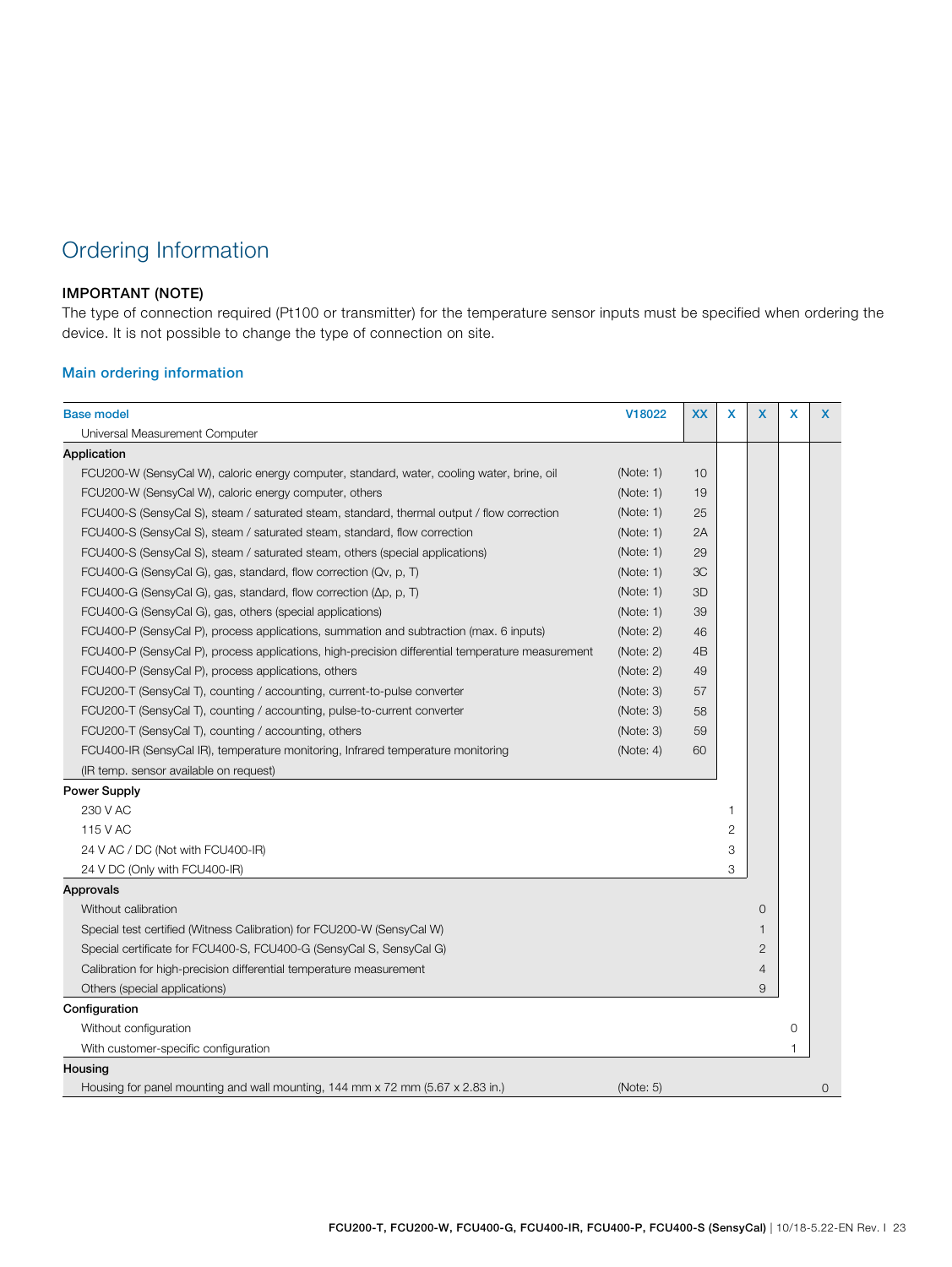#### Additional ordering information

|                                                              | <b>XXX</b> | <b>XXX</b> | <b>XXX</b> | <b>XXX</b> |
|--------------------------------------------------------------|------------|------------|------------|------------|
| Optional Extension Module no. 1                              |            |            |            |            |
| 2 x mA inputs and 2 x transmitter supplies (2 x 16 V, 25 mA) | 101        |            |            |            |
| 2 x mA outputs and 2 x alarm contacts                        | 102        |            |            |            |
| RS 485 / RS 232 card for MODBUS communication                | 105        |            |            |            |
| 2 x transmitter supplies (2 x 20 V, 25 mA)                   | 106        |            |            |            |
| 4 x mV inputs (special application)                          | 107        |            |            |            |
| 4 x mA inputs (summation, special application)               | 108        |            |            |            |
| Optional Extension Module no. 2                              |            |            |            |            |
| 2 x mA inputs and 2 x transmitter supplies (2 x 16 V, 25 mA) |            | 101        |            |            |
| 2 x mA outputs and 2 x alarm contacts                        |            | 102        |            |            |
| RS 485 / RS 232 card for MODBUS communication                |            | 105        |            |            |
| 2 x transmitter supplies (2 x 20 V, 25 mA)                   |            | 106        |            |            |
| 4 x mV inputs (special application)                          |            | 107        |            |            |
| 4 x mA inputs (summation, special application)               |            | 108        |            |            |
| Optional Extension Module no. 3                              |            |            |            |            |
| 2 x mA inputs and 2 x transmitter supplies (2 x 16 V, 25 mA) |            |            | 101        |            |
| 2 x mA outputs and 2 x alarm contacts                        |            |            | 102        |            |
| RS 485 / RS 232 card for MODBUS communication                |            |            | 105        |            |
| 2 x transmitter supplies (2 x 20 V, 25 mA)                   |            |            | 106        |            |
| 4 x mV inputs (special application)                          |            |            | 107        |            |
| 4 x mA inputs (summation, special application)               |            |            | 108        |            |
| Optional Extension Module no. 4                              |            |            |            |            |
| 2 x mA inputs and 2 x transmitter supplies (2 x 16 V, 25 mA) |            |            |            | 101        |
| 2 x mA outputs and 2 x alarm contacts                        |            |            |            | 102        |
| RS 485 / RS 232 card for MODBUS communication                |            |            |            | 105        |
| 2 x transmitter supplies (2 x 20 V, 25 mA)                   |            |            |            | 106        |
| 4 x mV inputs (special application)                          |            |            |            | 107        |
| 4 x mA inputs (summation, special application)               |            |            |            | 108        |

Note 1: Select code 101 for mA inputs and code 102 for mA outputs. Select code 106 for supply of passive pulse / frequency input or temperature transmitter

Note 2: 2 inputs are available for mA signals. Select code 108 for more inputs. Select code 106 for power supply

Note 3: 2 inputs are available for active mA or pulse / frequency signals. Select code 106 for supply of the signals

Note 4: Only with Power Supply 24 V DC<br>Note 5: 19 in. cartridge see accessories

19 in. cartridge see accessories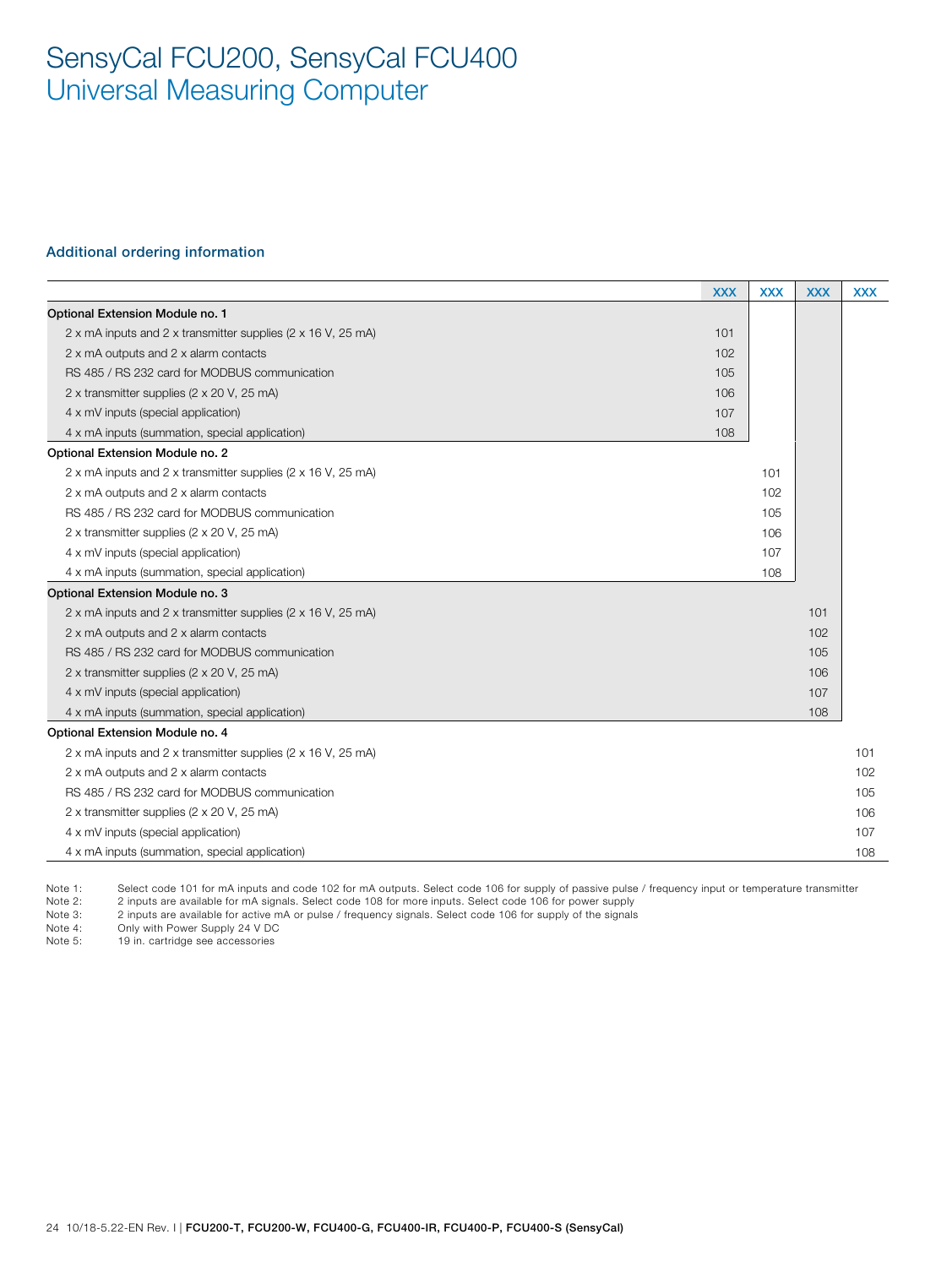### Accessories

| <b>Designation</b>                                                                                                      | Order number |
|-------------------------------------------------------------------------------------------------------------------------|--------------|
| FCU RS 232 cable (SUB-D 1:1 9-pole socket / plug), length 3 m, for M-Bus level transformer                              | 7962895      |
| FCU PC configuration program FCOM200, for FCU200-W, FCU400-S, FCU400-G, FCU200-T                                        | 7962875      |
| FCU Optohead for connection to a PC via USB-Interface                                                                   | 7962897      |
| FCU Optohead, for connection to a PC via RS 232 interface                                                               | 7962876      |
| FCU M-Bus micro-master with laptop adapter cable via RS 232 interface, for 10 terminal units (MR 003)                   | 7962877      |
| FCU M-Bus level transformer with RS 232 C interface for 3 terminal units, housing for Z rails or wall mounting PW3      | 7962878      |
| FCU M-Bus level transformer with RS 232 C interface for 20 terminal units, housing for Z rails or wall mounting PW20    | 7962879      |
| FCU M-Bus level transformer with RS 232 C interface for 60 terminal units, housing for Z rails or wall mounting PW60    | 7962880      |
| FCU M-Bus level transformer with RS 232 C interface for 250 terminal units, housing for Z rails or wall mounting PW250  | 7962891      |
| FCU Handheld printer for infrared communication                                                                         | 7962882      |
| FCU Extension module 2 x mA inputs and 2 x transmitter supplies ( $2 \times 16$ V, $25$ mA)                             | 7962870      |
| FCU Extension module 2 x mA outputs and 2 x alarm contacts                                                              | 7962871      |
| FCU Extension module RS 485 / RS 232 card for MODBUS communication                                                      | 7962874      |
| FCU Extension module 2 x transmitter supplies (2 x 20 V, 25 mA)                                                         | 7962869      |
| FCU Extension module 4 x mV inputs (special application)                                                                | 7962881      |
| FCU Extension module 4 x mA inputs (special application)                                                                | 7962868      |
| FCU400-IR Infra-red Thermometer (Sensytherm IR-CS), Temperature Range 0  250 °C, Spectral Sensitivity 8  14 µm, Optical |              |
| Resolution 15:1, Response Time 200 ms, Measurement Deviation 1.5 % of Reading, Power Supply 12  28 V DC,                | 7962997      |
| Connecting Cable 10 m                                                                                                   |              |
| FCU400-IR Accessory for SensyCal IR with Sensytherm, protection housing against electromagnetic interferences           | 7962998      |
| FCU Front Plate 19 in. Cover for SensyCal                                                                               | 7962896      |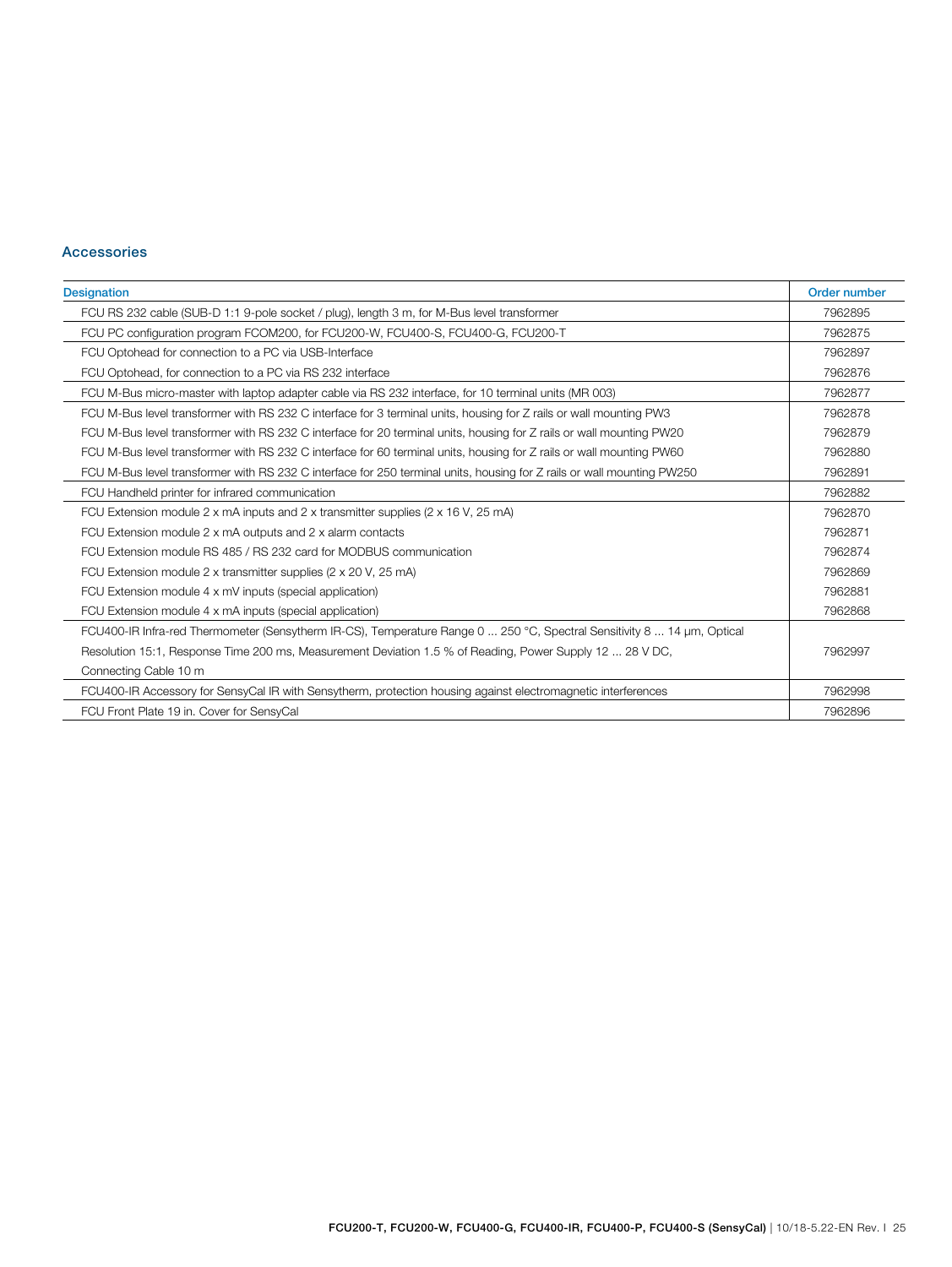## Parameterization questionnaire

## IMPORTANT (NOTE)

The type of connection required (Pt100 or transmitter) for the temperature sensor inputs must be specified when ordering the device. It is not possible to change the type of connection on site.

### FCU200-W

| Technical contact person                                   |                                                                                                                 | Person responsible                     |                               |
|------------------------------------------------------------|-----------------------------------------------------------------------------------------------------------------|----------------------------------------|-------------------------------|
| Tel. / Fax                                                 |                                                                                                                 | Tel. / Fax                             |                               |
| Tag name                                                   |                                                                                                                 | (2 x 20 characters)                    | Language                      |
| Flow transmitter inputs                                    |                                                                                                                 |                                        |                               |
| Pulse                                                      | Frequency                                                                                                       | mA                                     |                               |
| Pulse value                                                | F min [Hz]                                                                                                      | F max [Hz]<br>020mA                    | 4  20 mA                      |
| qv-max                                                     | qv-min<br>qv-max                                                                                                | qv-min                                 | qv-max                        |
| Absolute pressure [bar]                                    | (operating pressure)                                                                                            | $\Delta p$ -min                        | $\Delta p$ -max               |
| Flow sensor placed in                                      | Warm flow                                                                                                       | For ∆p measurem.: ∆p transm.<br>Linear |                               |
|                                                            | Cold flow                                                                                                       |                                        | Root extracting               |
|                                                            | For differential pressure measurement (orifice, nozzle, venturi, pitot tube flow meter) please add calculation. |                                        |                               |
| Temperature inputs                                         | Pt100 direct                                                                                                    | Transmitter 0  20 mA                   | 420mA                         |
| Tw min                                                     | Tw max                                                                                                          | Tc min                                 | Tc max                        |
| Pulse output 1                                             |                                                                                                                 | Pulse output 2                         |                               |
| Pulse value                                                |                                                                                                                 | Pulse value                            |                               |
| Puls width [ms]                                            |                                                                                                                 | Puls width [ms]                        |                               |
| Outputs<br>(Specify physical measuring ranges with units.) |                                                                                                                 | Outputs (select signal)<br>020mA       | 4  20 mA<br>(for all outputs) |
|                                                            | A2<br>A <sub>1</sub>                                                                                            | A3                                     | A4                            |
| Physical value, start value<br>Physical value, final value |                                                                                                                 |                                        |                               |
|                                                            |                                                                                                                 |                                        |                               |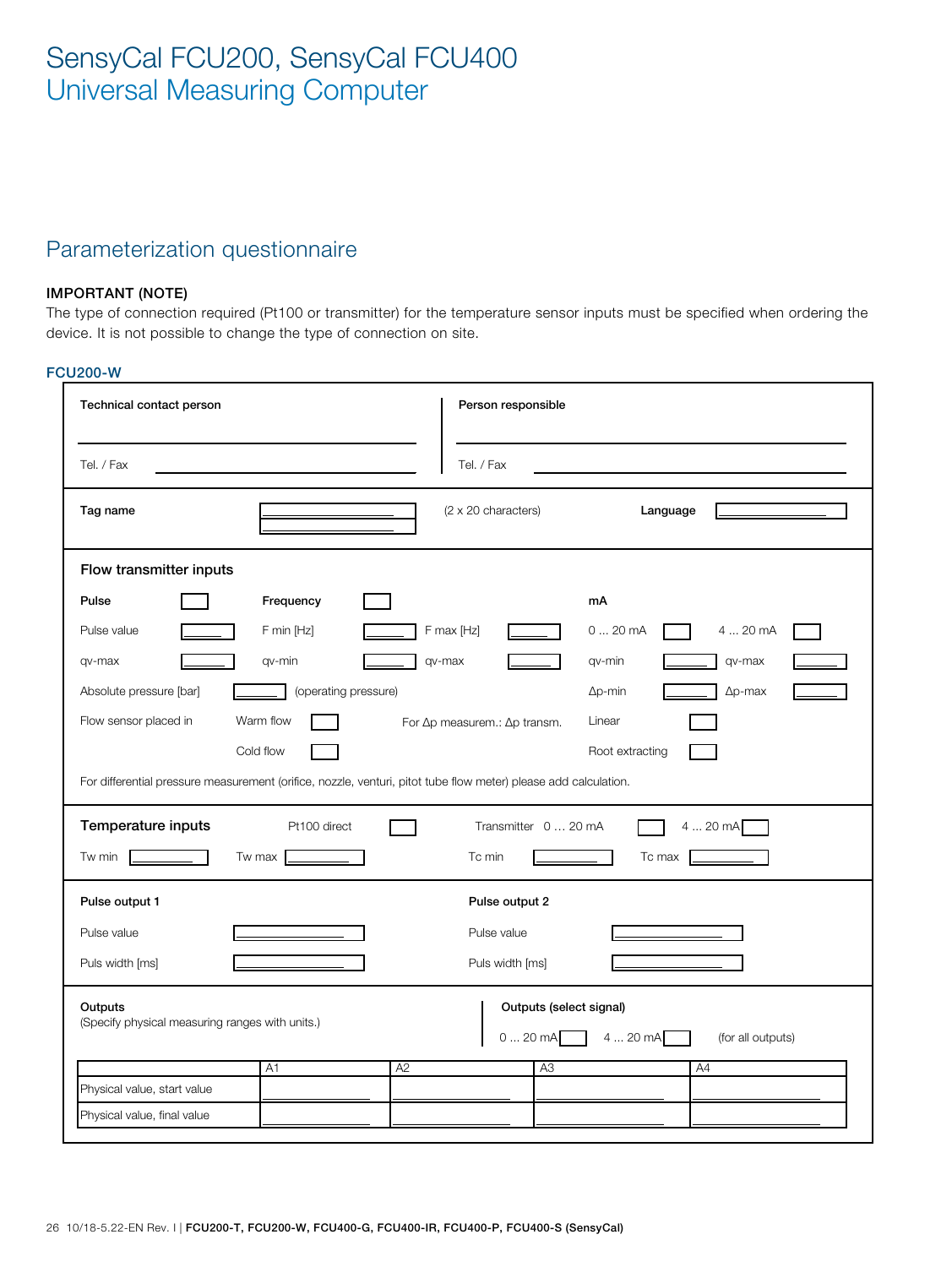# **FCU400-S**

| Technical contact person                                                                                                                                         | Person responsible                                                                                                                                                                                                                              |
|------------------------------------------------------------------------------------------------------------------------------------------------------------------|-------------------------------------------------------------------------------------------------------------------------------------------------------------------------------------------------------------------------------------------------|
| Tel. / Fax                                                                                                                                                       | Tel. / Fax                                                                                                                                                                                                                                      |
| Tag name                                                                                                                                                         | $(2 \times 20$ characters)<br>Language                                                                                                                                                                                                          |
| Flow transmitter inputs for steam flow<br>Pulse<br>Frequency<br>Pulse value<br>F min [Hz]<br>qv-max<br>qv-min<br>For ∆p measur.: ∆p transm.<br>Linear            | mA<br>F max [Hz]<br>020mA<br>4  20 mA<br>qv-max<br>qv-min<br>qv-max<br>Root extracting<br>$\Delta p$ -max<br>$\Delta p$ -min<br>For differential pressure measurement (orifice, nozzle, venturi, pitot tube flow meter) please add calculation. |
| Flow transmitter inputs for condensate flow<br>Pulse<br>Frequency<br>F min [Hz]<br>Pulse<br>qv-max<br>Absolute pressure (bar)                                    | mA<br>020mA<br>F max [Hz]<br>4  20 mA<br>qv-max<br>qv-max<br>qv-min<br>(Operating pressure in the condensate)                                                                                                                                   |
| Pressure transmitter<br>020mA<br>4  20 mA<br>Over / Abs.<br>bar / MPA                                                                                            | Steam temperature<br>Condensate temperature<br>020mA<br>4  20 mA<br>020mA<br>4  20 mA<br>Pt100 direct<br>Pt100 direct<br>$^{\circ}C$<br>$^{\circ}C$                                                                                             |
| Pulse output 1<br>Counter<br>Pulse value<br>Pulse width (ms)                                                                                                     | Pulse output 2<br>Counter<br>Counter<br>3<br>Energy (steam condensate)<br>Energy steam<br>Pulse value<br>1.<br>$\overline{2}$<br>Mass steam<br>Pulse width (ms)<br>4<br>Energy condensate<br>5 <sup>5</sup><br>Mass condensate                  |
| Outputs (standard: 2 outputs)<br>(Specify physical measuring ranges with units.)<br>A <sub>1</sub><br>Physical value, start value<br>Physical value, final value | Outputs (select signal)<br>420mA<br>020mA<br>(for all outputs)<br>A2<br>A <sub>3</sub><br>A4                                                                                                                                                    |
| Zero point suppression for flow<br>(applicable for calculating the flow, power, mass, volume, energy)                                                            | m <sup>3</sup> /h<br>kg/h<br>t/h                                                                                                                                                                                                                |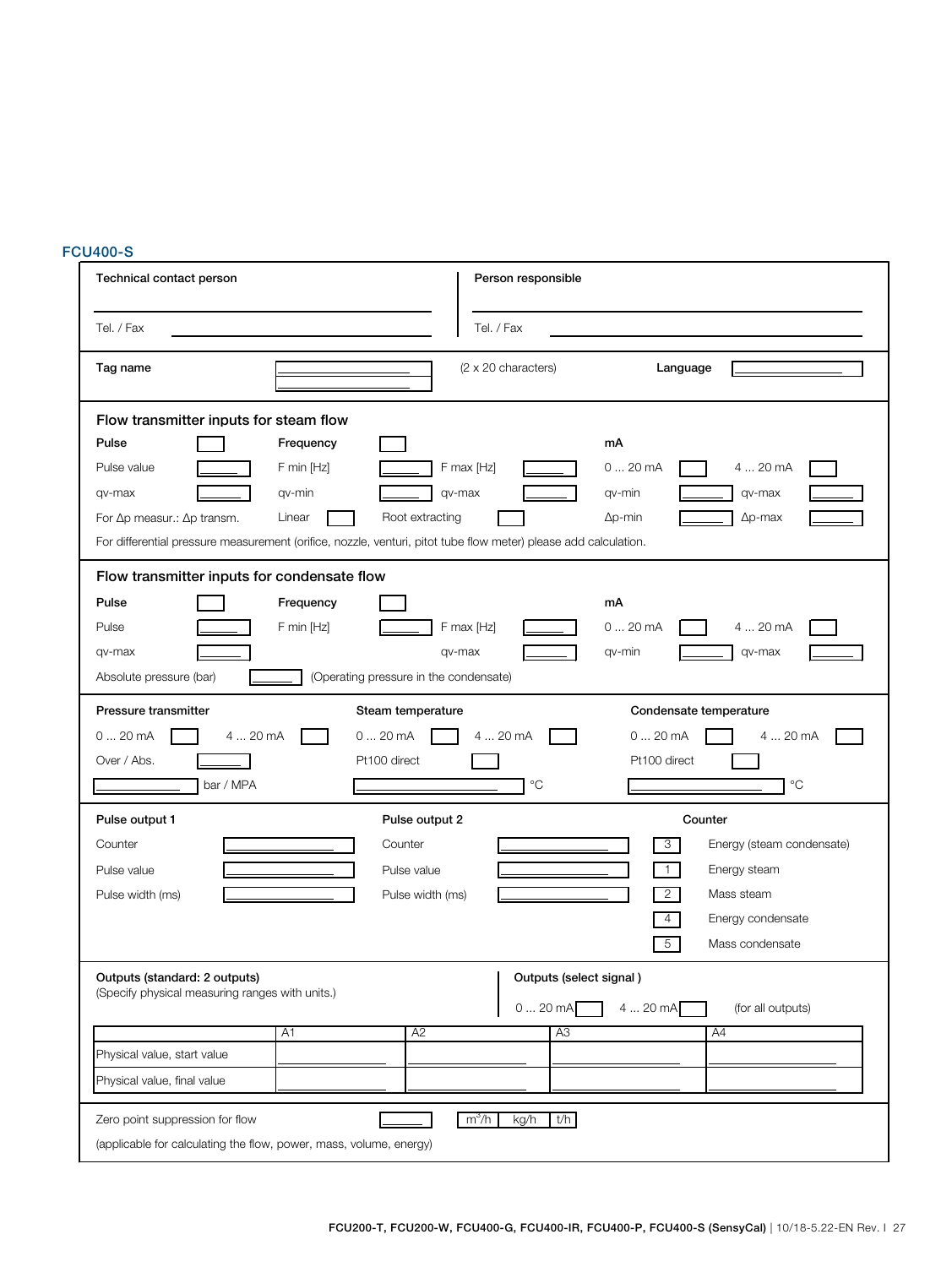## FCU400-G

| Technical contact person                                              |                       | Person responsible                                                                                                                 |                                                                  |
|-----------------------------------------------------------------------|-----------------------|------------------------------------------------------------------------------------------------------------------------------------|------------------------------------------------------------------|
| Tel. / Fax                                                            |                       | Tel. / Fax                                                                                                                         |                                                                  |
| Tag name                                                              |                       | (2 x 20 characters)                                                                                                                | Language                                                         |
| Flow transmitter inputs                                               |                       |                                                                                                                                    |                                                                  |
| Pulse                                                                 | Frequency             |                                                                                                                                    | mA                                                               |
| Pulse value                                                           | F min [Hz]            | F max [Hz]                                                                                                                         | 020mA<br>4  20 mA                                                |
| qv-max                                                                | qv-min                | qv-max                                                                                                                             | qv-max<br>qv-min                                                 |
|                                                                       |                       |                                                                                                                                    | $\Delta p$ -max<br>$\Delta p$ -min                               |
| For $\Delta p$ measur.: $\Delta p$ transm.                            | Linear                | Root extracting<br>For differential pressure measurement (orifice, nozzle, venturi, pitot tube flow meter) please add calculation. |                                                                  |
| Pressure transmitter<br>020mA<br>4  20 mA<br>Over / Abs.<br>bar / MPA | 020mA<br>Pt100 direct | Gas temperature<br>4  20 mA<br>$^{\circ}C$                                                                                         |                                                                  |
| Pulse output 1                                                        |                       | Counter                                                                                                                            |                                                                  |
| Counter                                                               |                       | $\mathbf{1}$<br>Nm <sub>3</sub>                                                                                                    |                                                                  |
| Pulse value                                                           |                       |                                                                                                                                    |                                                                  |
| Pulse width (ms)                                                      |                       |                                                                                                                                    |                                                                  |
| Outputs (optional)<br>(Specify physical measuring ranges with units.) |                       | $0 20 \text{ mA}$                                                                                                                  | Outputs (select signal)<br>$420 \text{ mA}$<br>(for all outputs) |
|                                                                       | A <sub>1</sub>        | A2<br>A3                                                                                                                           | A4                                                               |
| Physical value, start value                                           |                       |                                                                                                                                    |                                                                  |
| Physical value, final value                                           |                       |                                                                                                                                    |                                                                  |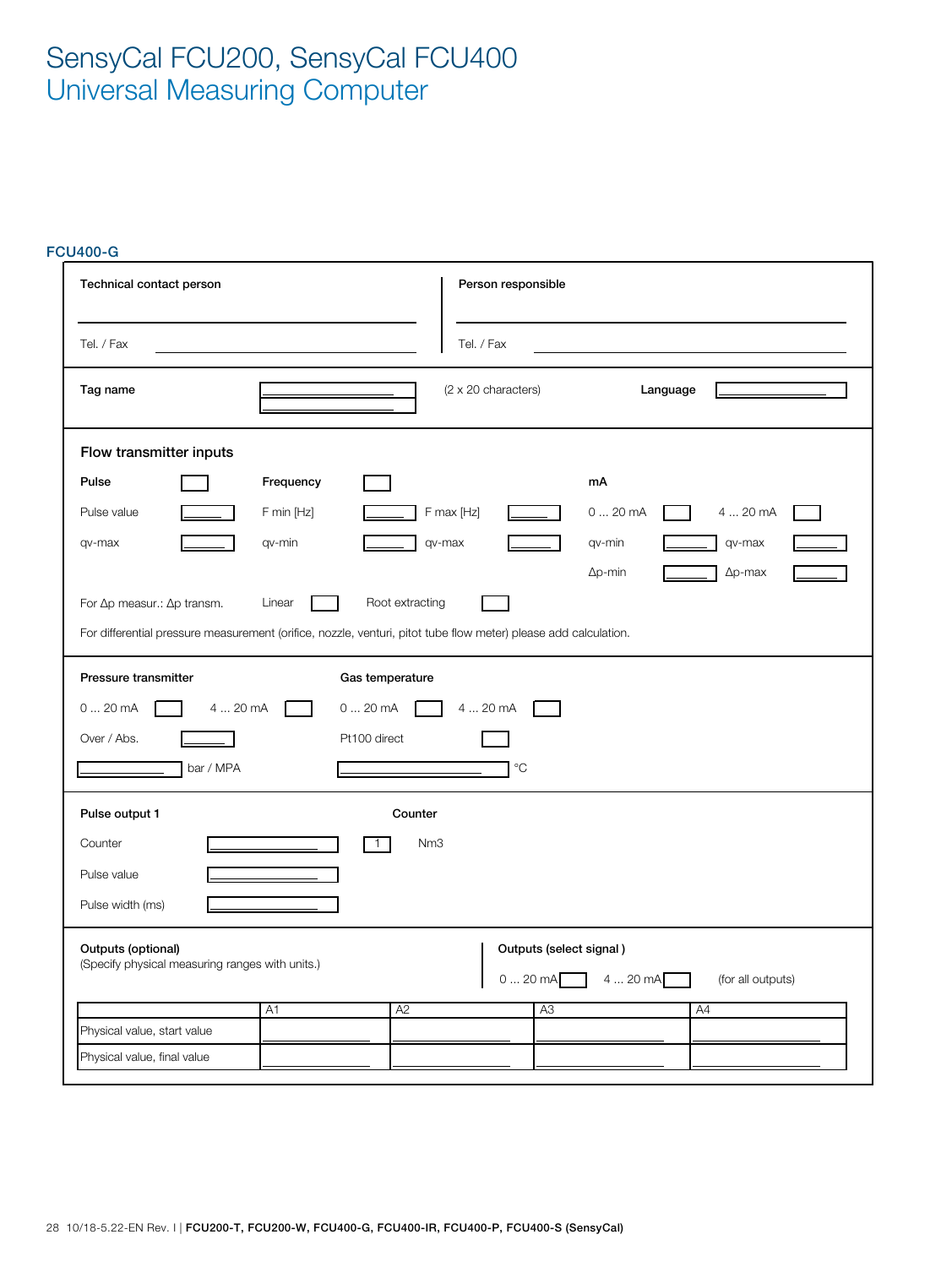## FCU200-T

| Technical contact person                                              |             | Person responsible                                 |                               |
|-----------------------------------------------------------------------|-------------|----------------------------------------------------|-------------------------------|
| Tel. / Fax                                                            |             | Tel. / Fax                                         |                               |
| Tag name                                                              |             | (2 x 20 characters)                                | Language                      |
| Inputs                                                                |             |                                                    |                               |
| Channel 1                                                             |             |                                                    |                               |
| Pulse 1                                                               | Frequency 1 |                                                    | mA, 1                         |
| Pulse value                                                           | F min [Hz]  | F max [Hz]                                         | 020mA<br>4  20 mA             |
| Max. value                                                            | Min. value  | Max. value                                         | Max. value<br>Min. value      |
| Channel 2                                                             |             |                                                    |                               |
| Pulse <sub>2</sub>                                                    | Frequency 2 |                                                    | mA, 2                         |
| Pulse value                                                           | F min [Hz]  | F max [Hz]                                         | 4  20 mA<br>020mA             |
| Max. value                                                            | Min. value  | Max. value                                         | Max. value<br>Min. value      |
| Pulse output 1                                                        |             | Pulse output 2                                     |                               |
| Pulse value                                                           |             | Pulse value                                        |                               |
| Pulse width (ms)                                                      |             | Pulse width (ms)                                   |                               |
| Outputs (optional)<br>(Specify physical measuring ranges with units.) |             | Outputs (select signal)<br>$020$ mA $\blacksquare$ | 4  20 mA<br>(for all outputs) |
|                                                                       | A1          | A <sub>2</sub><br>A3                               | A4                            |
| Physical value, start value                                           |             |                                                    |                               |
| Physical value, final value                                           |             |                                                    |                               |

An extension board (Code No. 106 with 2 x 20 V supply) is available for power supply of the inputs (pulse, frequency or mA).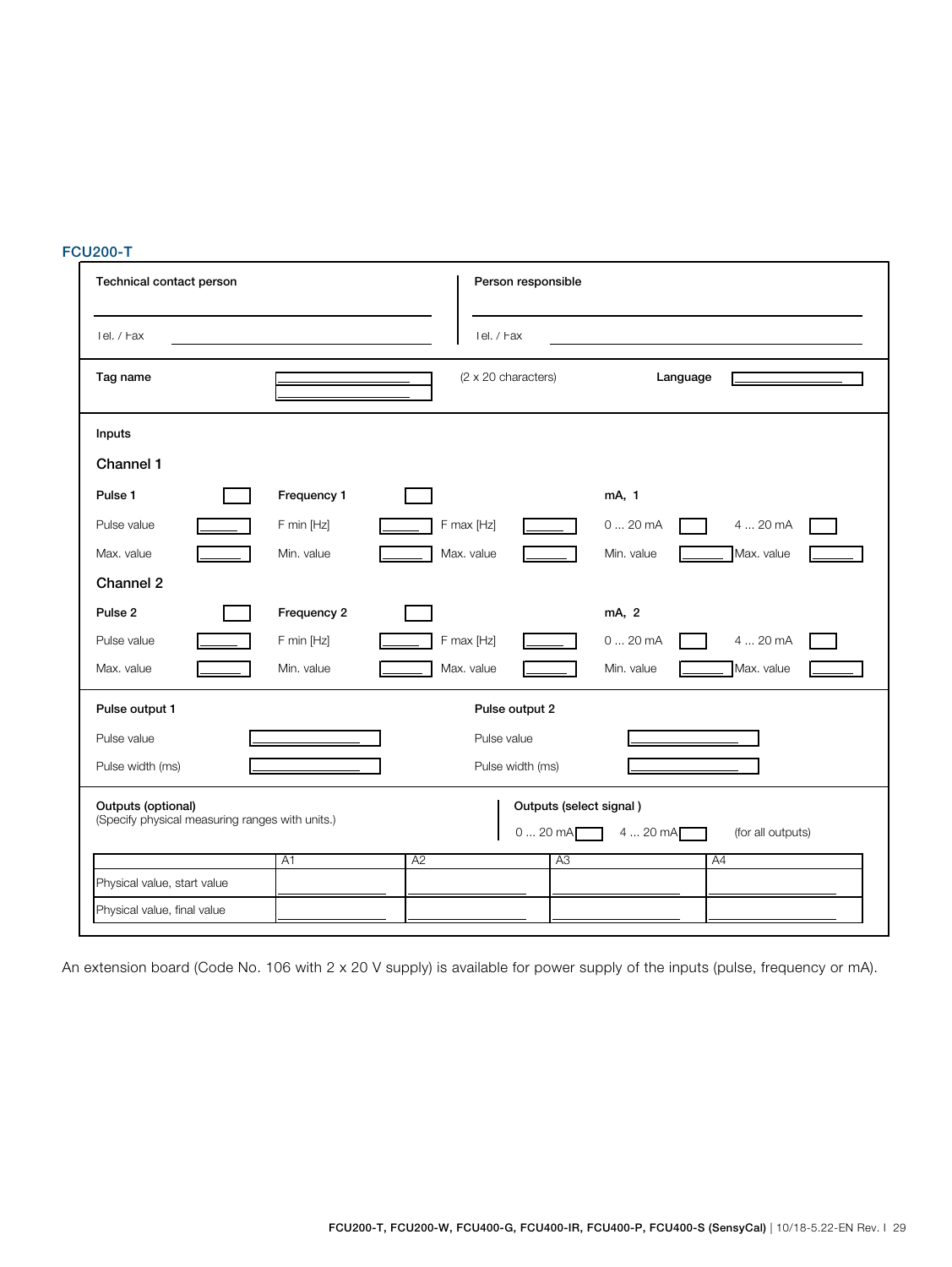# **Notes**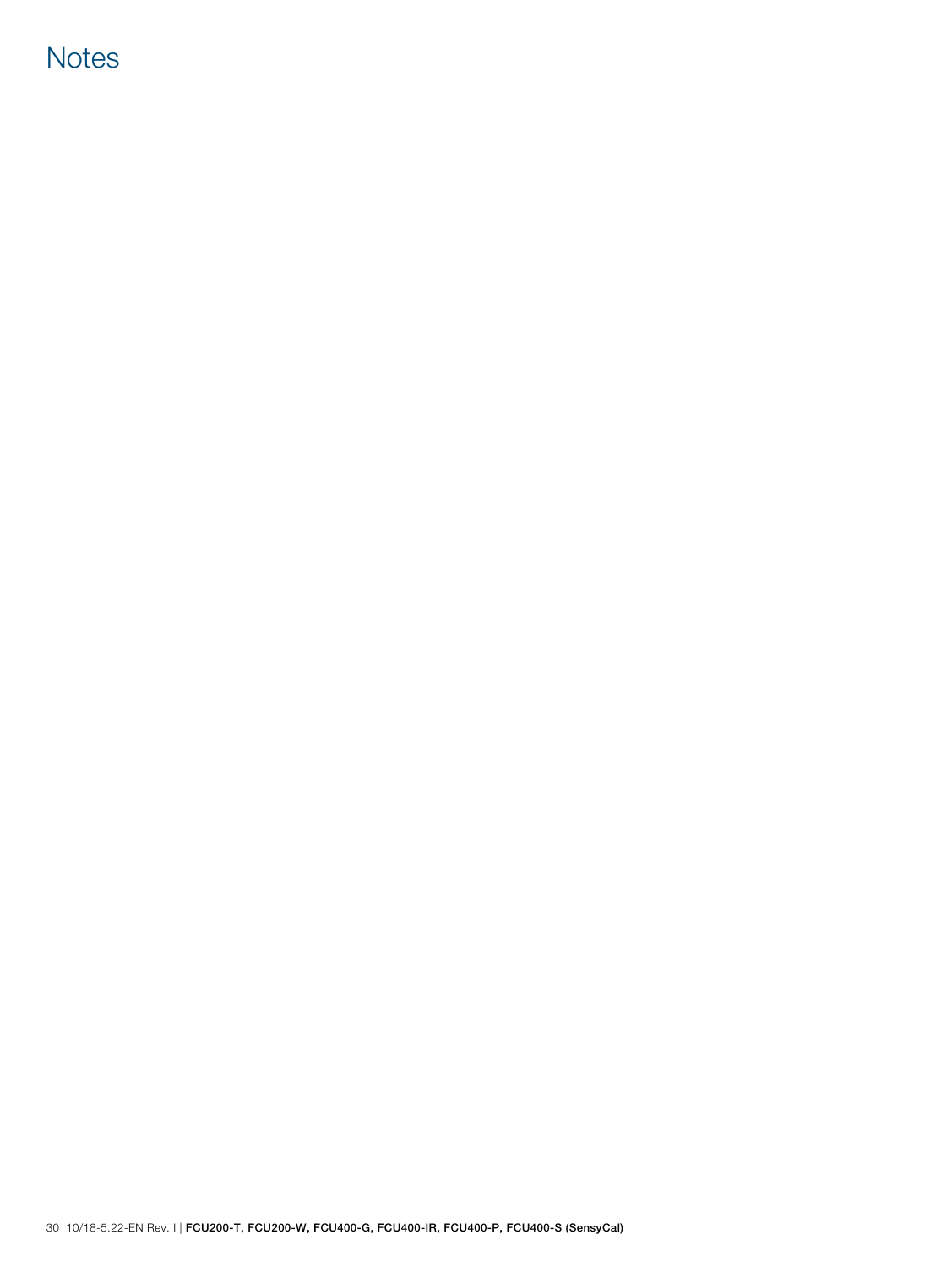# **Notes**